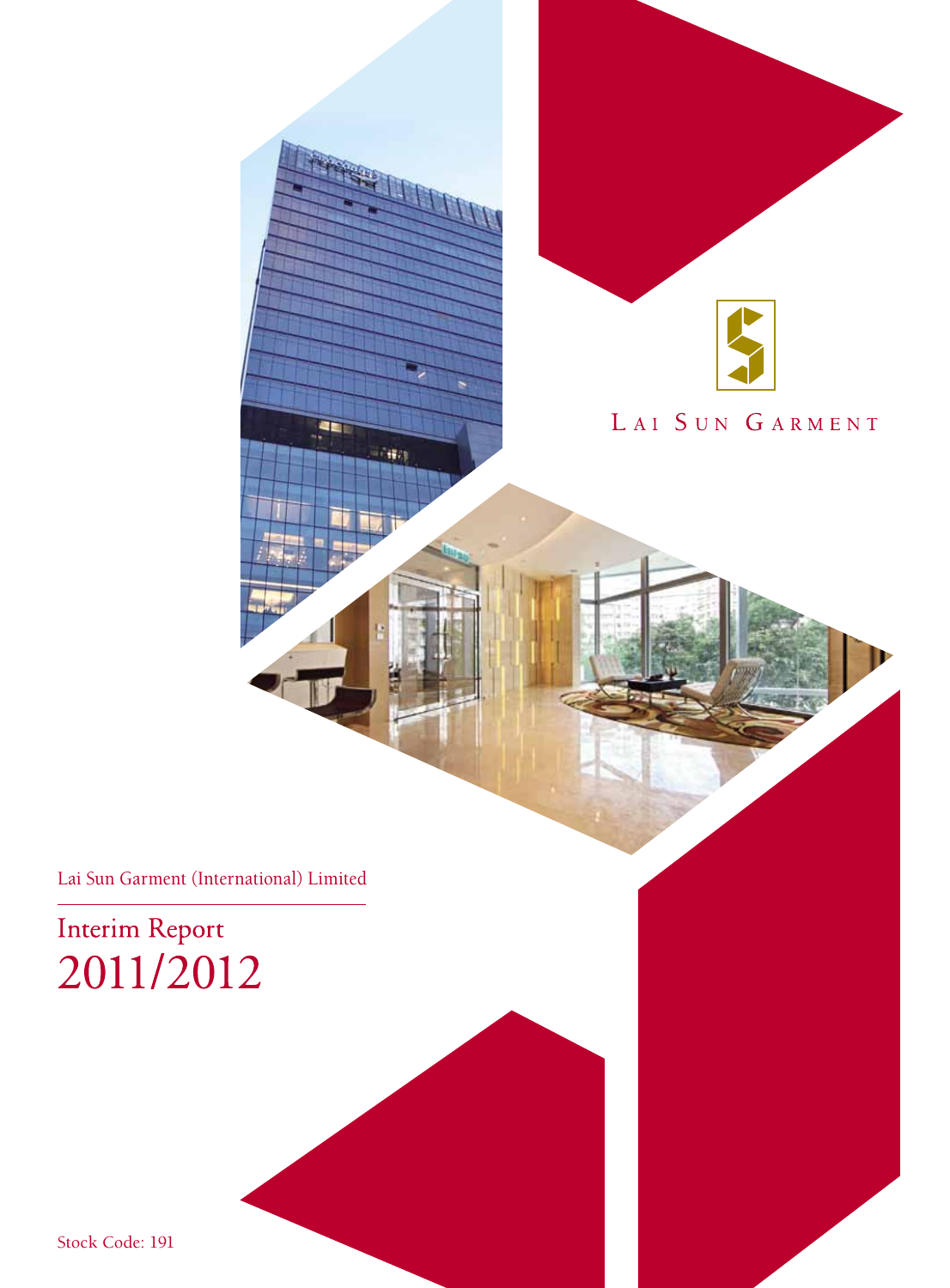

Cover photos: 2. Club House of Emerald 28 - a residential property of Lai Sun Development Company Limited, the Company's associate 2 **1.** Crocodile Center - the Group's joint-venture commercial property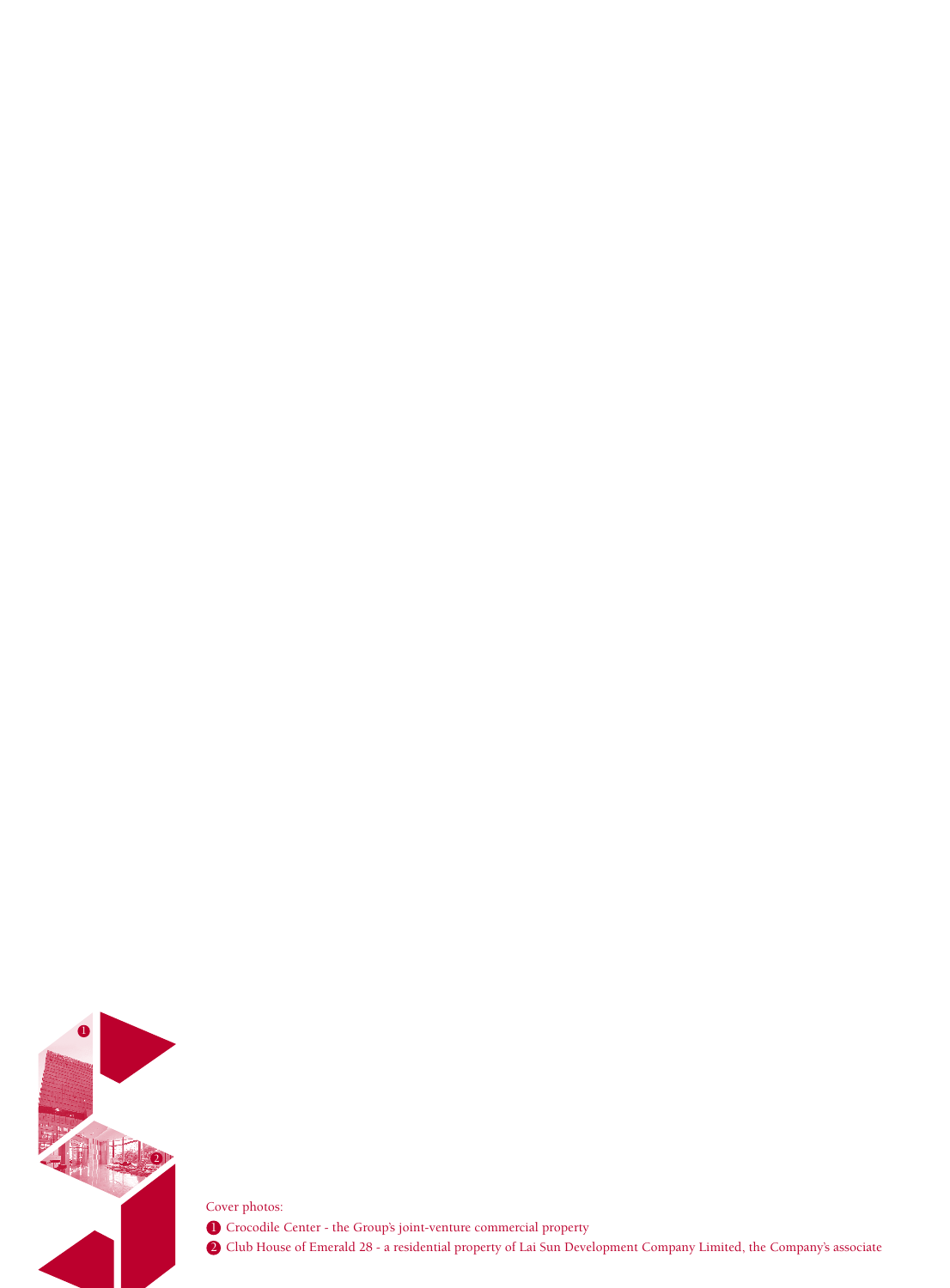# Corporate Information

#### Place of Incorporation Hong Kong

## Board of Directors

Executive Directors Lam Kin Ming *(Chairman)* Lam Kin Ngok, Peter *(Deputy Chairman)* Shiu Kai Wah Lam Kin Hong, Matthew Tam Kin Man, Kraven Lam Hau Yin, Lester *(also alternate director to U Po Chu)* Lui Siu Tsuen, Richard

Non-executive Directors U Po Chu Wan Yee Hwa, Edward

Independent Non-executive Directors Leung Shu Yin, William Lam Bing Kwan Chow Bing Chiu

### Audit Committee

Leung Shu Yin, William *(chairman)* Chow Bing Chiu Lam Bing Kwan Wan Yee Hwa, Edward

### Remuneration Committee

Lam Bing Kwan *(chairman)* Leung Shu Yin, William Chow Bing Chiu Wan Yee Hwa, Edward Lui Siu Tsuen, Richard

### Company Secretary

Kwok Siu Man

### Authorised Representatives

Lam Kin Ming Lam Kin Ngok, Peter

## Registered Office

11th Floor Lai Sun Commercial Centre 680 Cheung Sha Wan Road Kowloon, Hong Kong

Tel: (852) 2741 0391 Fax: (852) 2785 2775

## Share Registrars and Transfer Office

Tricor Tengis Limited 26th Floor, Tesbury Centre 28 Queen's Road East Wanchai, Hong Kong

### Independent Auditors

Ernst & Young Certified Public Accountants

## Shares Information

Place of Listing The Main Board of The Stock Exchange of Hong Kong Limited

Stock Code 191

Board Lot 1,000 Shares

### **Website**

www.laisun.com

## Investor Relations

Email: ir@laisun.com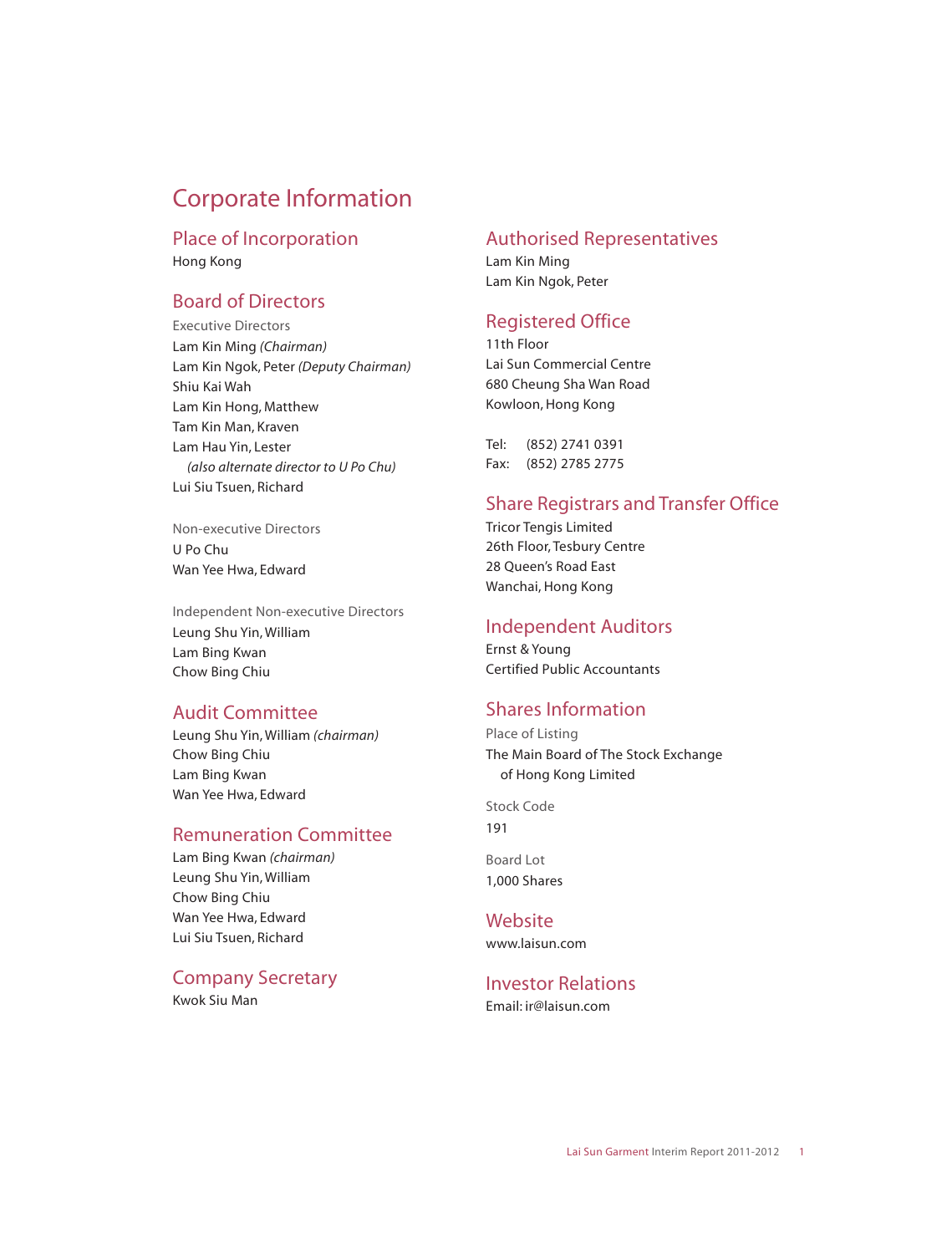# Results

The Board of Directors (the "**Board**") of Lai Sun Garment (International) Limited (the "**Company**") announces the unaudited consolidated results of the Company and its subsidiaries (the "**Group**") for the six months ended 31 January 2012 together with the comparative figures of the last corresponding period as follows:

### Condensed Consolidated Income Statement

For the six months ended 31 January 2012

|                                                                                 |              |                                        | <b>Six months ended</b><br>31 January |
|---------------------------------------------------------------------------------|--------------|----------------------------------------|---------------------------------------|
|                                                                                 | <b>Notes</b> | 2012<br>(Unaudited)<br><b>HK\$'000</b> | 2011<br>(Unaudited)<br>HK\$'000       |
| <b>TURNOVER</b>                                                                 | 3            | 36,115                                 | 27,346                                |
| Cost of sales                                                                   |              | (5, 142)                               | (5,882)                               |
| Gross profit                                                                    |              | 30,973                                 | 21,464                                |
| Other revenue and gain                                                          | 4            | 781                                    | 353                                   |
| Selling and marketing expenses                                                  |              | (481)                                  | (649)                                 |
| Administrative expenses                                                         |              | (14, 570)                              | (20, 443)                             |
| Other operating (expenses)/income, net                                          |              | (4,785)                                | 1,138                                 |
| Fair value gain on investment properties                                        |              | 53,632                                 | 129,704                               |
| PROFIT FROM OPERATING ACTIVITIES                                                | 5            | 65,550                                 | 131,567                               |
| Finance costs                                                                   | 6            | (8,990)                                | (9, 176)                              |
| Share of profits and losses of associates                                       |              | 117,939                                | 164,677                               |
| Gains on Shares Swap Transactions                                               | 7            |                                        | 2,276,314                             |
| PROFIT BEFORE TAX                                                               |              | 174,499                                | 2,563,382                             |
| Tax                                                                             | 8            | (11, 774)                              | (23,062)                              |
| PROFIT FOR THE PERIOD ATTRIBUTABLE TO<br>ORDINARY EQUITY HOLDERS OF THE COMPANY |              | 162,725                                | 2,540,320                             |
| EARNINGS PER SHARE ATTRIBUTABLE TO<br>ORDINARY EQUITY HOLDERS OF THE COMPANY    | 9            |                                        |                                       |
| <b>Basic</b>                                                                    |              | <b>HK\$0.10</b>                        | HK\$1.57                              |
| <b>Diluted</b>                                                                  |              | N/A                                    | N/A                                   |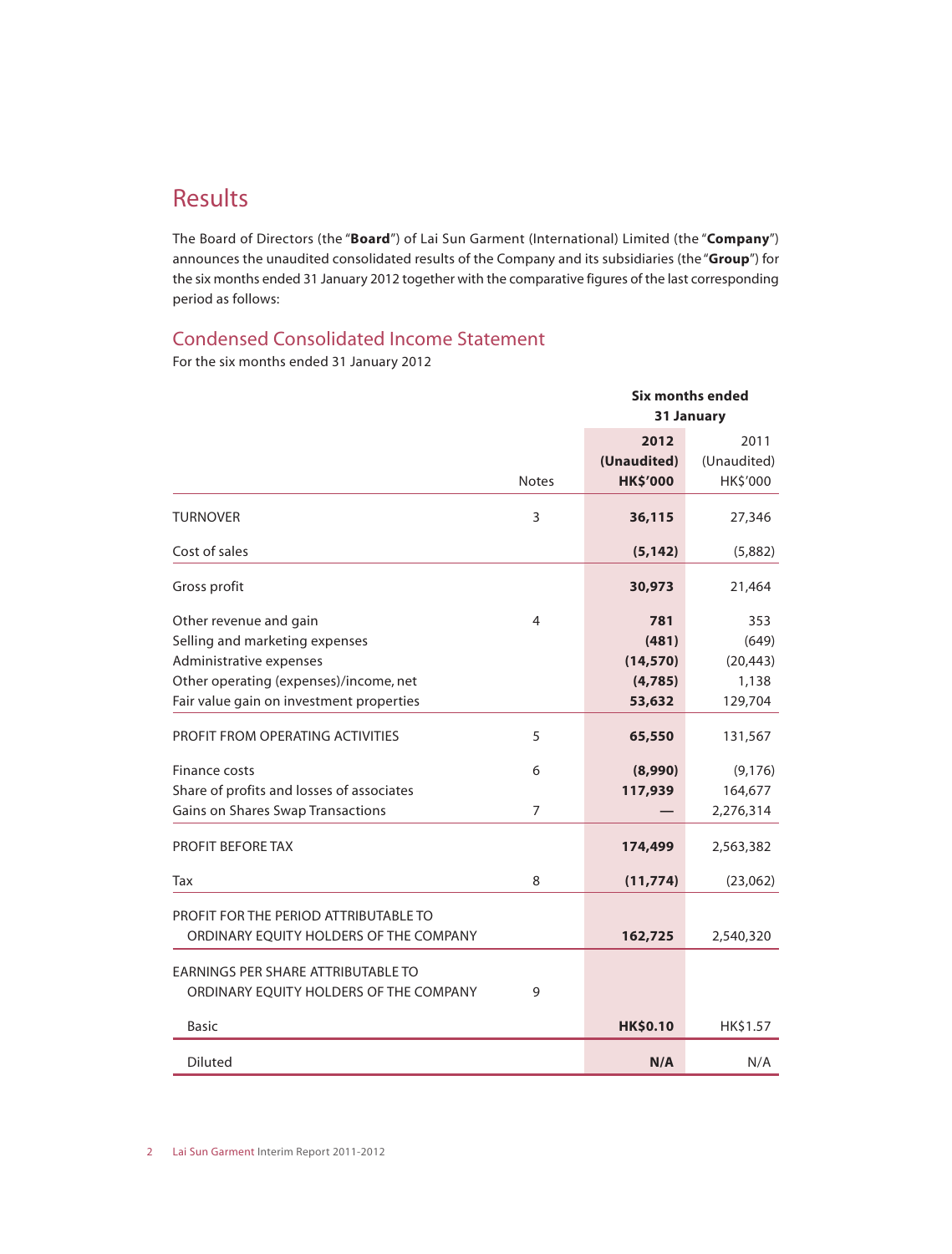## Condensed Consolidated Statement of Comprehensive Income

For the six months ended 31 January 2012

|                                                                                                                                                                                     |                |                                        | <b>Six months ended</b><br>31 January |
|-------------------------------------------------------------------------------------------------------------------------------------------------------------------------------------|----------------|----------------------------------------|---------------------------------------|
|                                                                                                                                                                                     | <b>Note</b>    | 2012<br>(Unaudited)<br><b>HK\$'000</b> | 2011<br>(Unaudited)<br>HK\$'000       |
| PROFIT FOR THE PERIOD ATTRIBUTABLE TO ORDINARY<br>EQUITY HOLDERS OF THE COMPANY                                                                                                     |                | 162,725                                | 2,540,320                             |
| OTHER COMPREHENSIVE INCOME/(EXPENSES)<br>Changes in fair value of an available-for-sale<br>equity investment                                                                        |                |                                        | 62,121                                |
| Share of investment revaluation reserve<br>of an associate<br>Share of exchange fluctuation reserve of associates                                                                   |                | 28,603<br>13,243                       | 54,634<br>55,392                      |
| Share of asset revaluation reserve of an associate<br>Release of share of exchange fluctuation reserve<br>upon disposal of an associate                                             | $\overline{7}$ |                                        | 3,786<br>(542, 299)                   |
| Release of investment revaluation reserve<br>and exchange fluctuation reserve to income<br>statement upon an available-for-sale equity<br>investment treated as if it were disposed |                |                                        |                                       |
| of and re-acquired                                                                                                                                                                  | 7              |                                        | (110, 547)                            |
| OTHER COMPREHENSIVE INCOME/(EXPENSES)<br>FOR THE PERIOD                                                                                                                             |                | 41,846                                 | (476, 913)                            |
| TOTAL COMPREHENSIVE INCOME FOR THE PERIOD<br>ATTRIBUTABLE TO ORDINARY                                                                                                               |                |                                        |                                       |
| EQUITY HOLDERS OF THE COMPANY                                                                                                                                                       |                | 204,571                                | 2,063,407                             |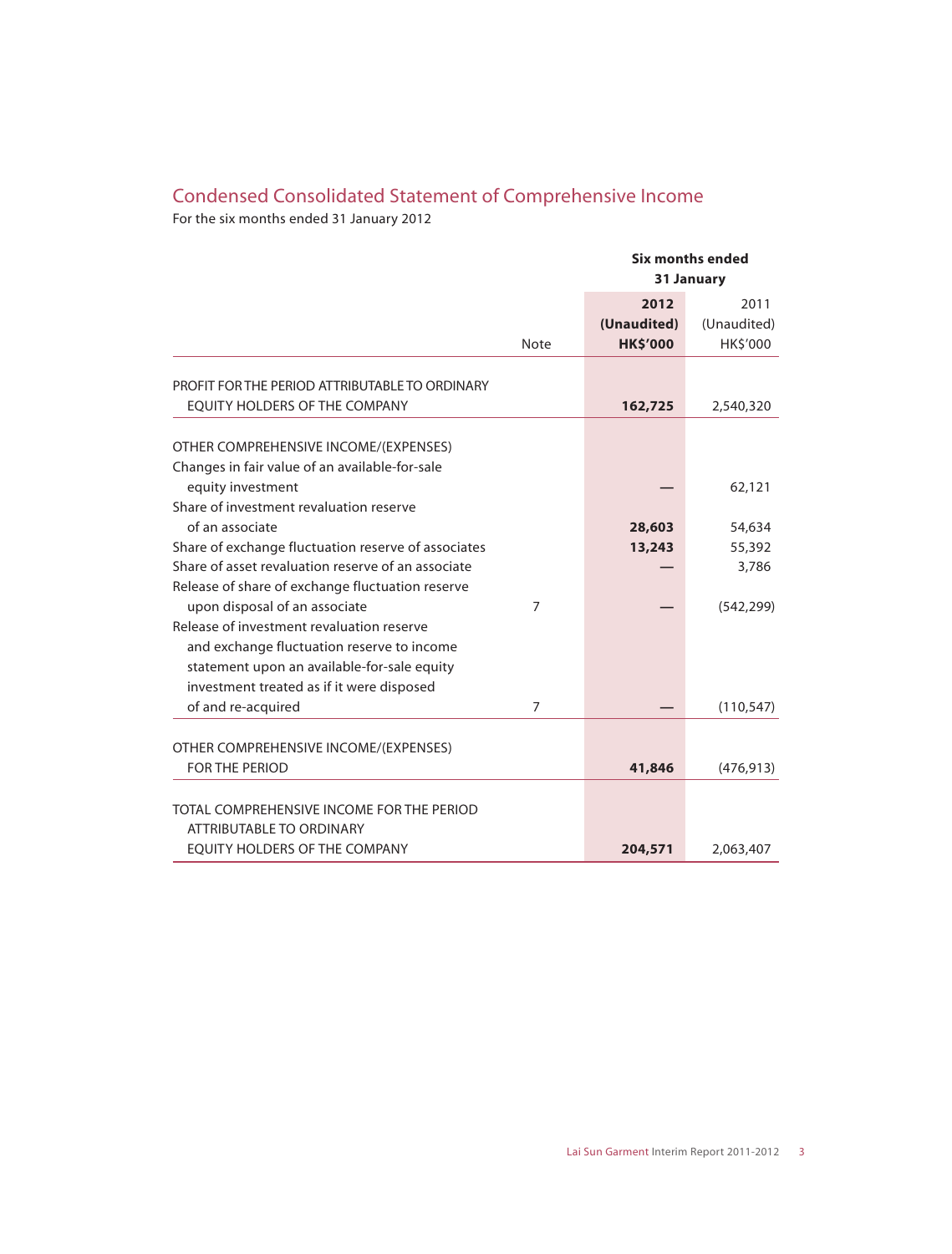## Condensed Consolidated Statement of Financial Position

As at 31 January 2012

|                                                                                                                                                                                     | 31 January<br>2012<br>(Unaudited)                              | 31 July<br>2011<br>(Audited)                                    |
|-------------------------------------------------------------------------------------------------------------------------------------------------------------------------------------|----------------------------------------------------------------|-----------------------------------------------------------------|
| <b>Notes</b>                                                                                                                                                                        | <b>HK\$'000</b>                                                | HK\$'000                                                        |
| <b>NON-CURRENT ASSETS</b><br>Property, plant and equipment<br>Investment properties<br>Interests in associates<br>7                                                                 | 141<br>1,354,500<br>6,254,163                                  | 131<br>1,300,200<br>5,814,172                                   |
| Total non-current assets                                                                                                                                                            | 7,608,804                                                      | 7,114,503                                                       |
| <b>CURRENT ASSETS</b><br>Debtors, deposits paid and other receivables<br>11<br>Equity investments at fair value through profit or loss<br>Cash and cash equivalents                 | 7,396<br>8,684<br>175,359                                      | 8,724<br>3,480<br>452,305                                       |
| Total current assets                                                                                                                                                                | 191,439                                                        | 464,509                                                         |
| <b>CURRENT LIABILITIES</b><br>Creditors, deposits received and accruals<br>12<br>Interest-bearing bank borrowing<br>Tax payable                                                     | 20,211<br>32,000<br>2,032                                      | 30,472<br>32,000                                                |
| <b>Total current liabilities</b>                                                                                                                                                    | 54,243                                                         | 62,472                                                          |
| <b>NET CURRENT ASSETS</b>                                                                                                                                                           | 137,196                                                        | 402,037                                                         |
| <b>TOTAL ASSETS LESS CURRENT LIABILITIES</b>                                                                                                                                        | 7,746,000                                                      | 7,516,540                                                       |
| NON-CURRENT LIABILITIES<br>Interest-bearing bank and other borrowings<br>Note payable<br>Accrued interest payable<br>Deferred tax liabilities<br>Long term rental deposits received | (328, 745)<br>(195,000)<br>(95, 238)<br>(143, 247)<br>(14,808) | (344, 745)<br>(195,000)<br>(89, 525)<br>(133, 505)<br>(14, 561) |
| <b>Total non-current liabilities</b>                                                                                                                                                | (777, 038)                                                     | (777, 336)                                                      |
|                                                                                                                                                                                     | 6,968,962                                                      | 6,739,204                                                       |
| <b>EQUITY</b><br><b>Equity attributable to ordinary equity holders</b><br>of the Company<br>Issued capital                                                                          | 16,174                                                         | 16,174                                                          |
| Share premium account<br>Asset revaluation reserve<br>Share option reserve<br>Investment revaluation reserve<br><b>Exchange fluctuation reserve</b><br>Other reserve                | 1,908,840<br>55,494<br>231<br>110,078<br>50,407<br>26,378      | 1,908,840<br>55,494<br>174<br>81,475<br>37,163<br>1,249         |
| Retained earnings                                                                                                                                                                   | 4,801,360<br>6,968,962                                         | 4,638,635<br>6,739,204                                          |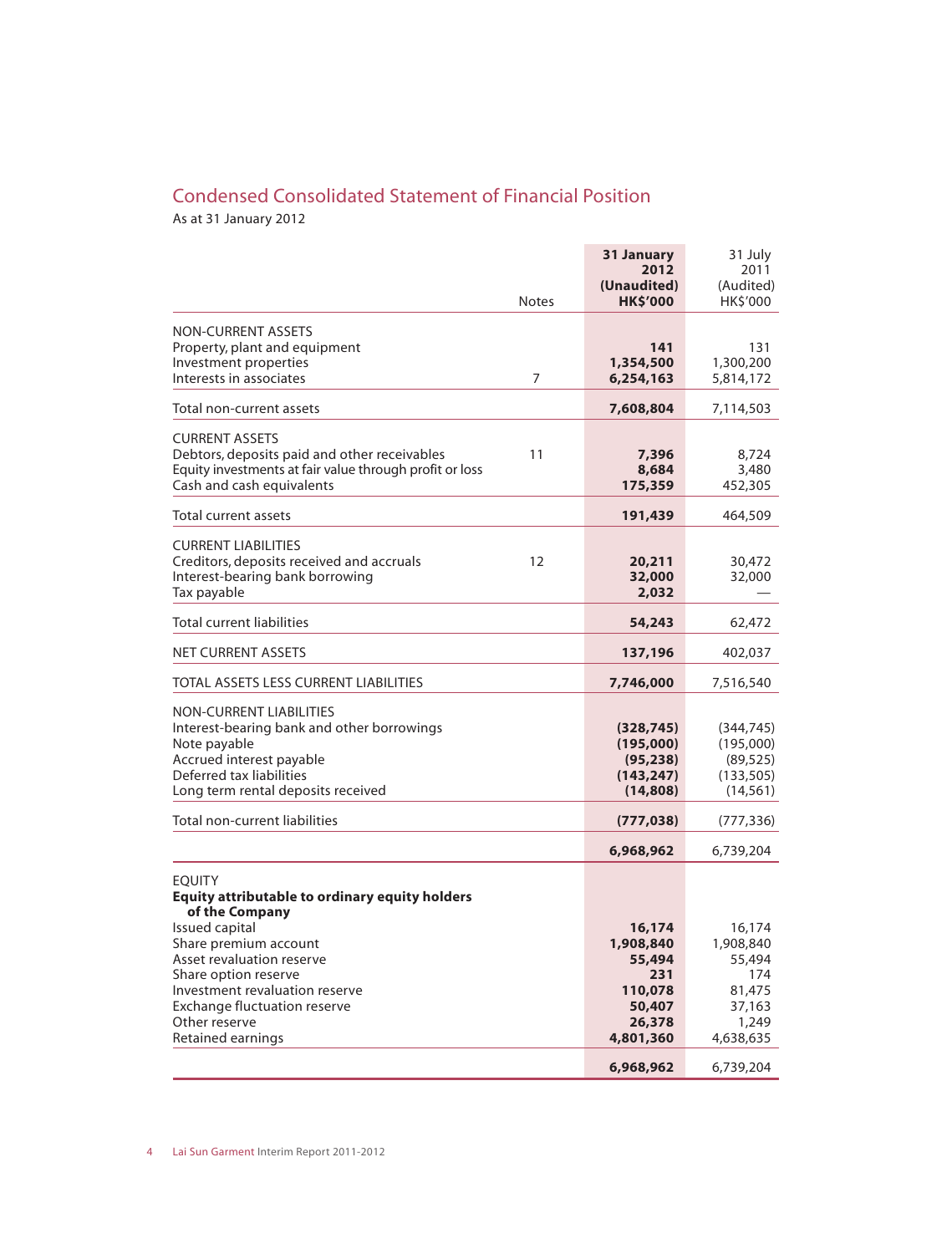## Condensed Consolidated Statement of Changes in Equity

For the six months ended 31 January 2012

|                                                                                             | Attributable to ordinary equity holders of the Company |                     |                     |                                           |                           |                     |                                 |                          |                      |                          |
|---------------------------------------------------------------------------------------------|--------------------------------------------------------|---------------------|---------------------|-------------------------------------------|---------------------------|---------------------|---------------------------------|--------------------------|----------------------|--------------------------|
|                                                                                             | <b>Share</b><br>Share Investment<br>Asset              |                     |                     |                                           | <b>Exchange</b>           |                     |                                 |                          |                      |                          |
|                                                                                             | premium revaluation<br>Issued                          |                     |                     | Capital fluctuation<br>option revaluation |                           |                     | <b>Other</b><br><b>Retained</b> |                          |                      |                          |
|                                                                                             | capital<br>HK\$'000                                    | account<br>HK\$'000 | reserve<br>HK\$'000 | reserve<br>HK\$'000                       | reserve<br><b>HKS'000</b> | reserve<br>HK\$'000 | reserve<br>HK\$'000             | reserve<br>HK\$'000      | earnings<br>HK\$'000 | <b>Total</b><br>HK\$'000 |
| At 31 July 2011 and 1 August 2011 (Audited)                                                 | 16,174                                                 | 1,908,840           | 55,494              | 174                                       | 81,475                    |                     | 37,163                          | 1,249                    | 4,638,635            | 6,739,204                |
|                                                                                             |                                                        |                     |                     |                                           |                           |                     |                                 |                          |                      |                          |
| Profit for the period<br>Other comprehensive income for the period:                         |                                                        |                     |                     |                                           |                           |                     |                                 |                          | 162,725              | 162,725                  |
| Share of Investment revaluation<br>reserve of an associate<br>Share of exchange fluctuation |                                                        |                     |                     |                                           | 28,603                    |                     |                                 |                          |                      | 28,603                   |
| reserve of an associate                                                                     |                                                        |                     |                     |                                           |                           |                     | 13,243                          |                          |                      | 13,243                   |
|                                                                                             |                                                        |                     |                     |                                           |                           |                     |                                 |                          |                      |                          |
| Total comprehensive income for the period                                                   |                                                        |                     |                     | $\overline{\phantom{0}}$                  | 28,603                    |                     | 13,243                          | $\overline{\phantom{0}}$ | 162,725              | 204,571                  |
| Share of reserve movements of an associate                                                  |                                                        |                     |                     | 57                                        |                           |                     | 1                               | 25,129                   | -                    | 25,187                   |
| At 31 January 2012 (Unaudited)                                                              |                                                        | 16,174 1,908,840    | 55,494              | 231                                       | 110,078                   |                     | 50,407                          | 26,378                   | 4,801,360            | 6,968,962                |
| At 31 July 2010 and 1 August 2010 (Audited)                                                 | 16,174                                                 | 1,908,840           | 62,624              | 682                                       | 41,458                    | 146,670             | 509,844                         |                          | 1,444,526            | 4,130,818                |
| Profit for the period                                                                       |                                                        |                     |                     |                                           |                           |                     |                                 |                          | 2,540,320            | 2,540,320                |
| Other comprehensive income/(expenses)                                                       |                                                        |                     |                     |                                           |                           |                     |                                 |                          |                      |                          |
| for the period:                                                                             |                                                        |                     |                     |                                           |                           |                     |                                 |                          |                      |                          |
| Change in fair value of an available-for-sale                                               |                                                        |                     |                     |                                           |                           |                     |                                 |                          |                      |                          |
| equity investment                                                                           |                                                        |                     |                     |                                           | 62,121                    |                     |                                 |                          |                      | 62,121                   |
| Share of investment revaluation reserve                                                     |                                                        |                     |                     |                                           |                           |                     |                                 |                          |                      |                          |
| of an associate                                                                             |                                                        |                     |                     |                                           | 54,634                    |                     |                                 |                          |                      | 54,634                   |
| Share of exchange fluctuation reserve                                                       |                                                        |                     |                     |                                           |                           |                     |                                 |                          |                      |                          |
| of associates                                                                               |                                                        |                     |                     |                                           |                           |                     | 55,392                          |                          |                      | 55,392                   |
| Share of asset revaluation reserve                                                          |                                                        |                     |                     |                                           |                           |                     |                                 |                          |                      |                          |
| of an associate                                                                             |                                                        |                     | 3,786               |                                           |                           |                     |                                 |                          |                      | 3,786                    |
| Release of share of exchange fluctuation                                                    |                                                        |                     |                     |                                           |                           |                     |                                 |                          |                      |                          |
| reserve upon disposal of an associate                                                       |                                                        |                     |                     |                                           |                           |                     | (542, 299)                      |                          |                      | (542, 299)               |
| Release of investment revaluation reserve                                                   |                                                        |                     |                     |                                           |                           |                     |                                 |                          |                      |                          |
| and exchange fluctuation reserve to income                                                  |                                                        |                     |                     |                                           |                           |                     |                                 |                          |                      |                          |
| statement upon an available-for-sale                                                        |                                                        |                     |                     |                                           |                           |                     |                                 |                          |                      |                          |
| equity investment treated as if it                                                          |                                                        |                     |                     |                                           |                           |                     |                                 |                          |                      |                          |
| were disposed of and re-acquired                                                            |                                                        |                     |                     |                                           | (103.579)                 |                     | (6,968)                         |                          |                      | (110, 547)               |
| Total comprehensive income/(expense)                                                        |                                                        |                     |                     |                                           |                           |                     |                                 |                          |                      |                          |
| for the period                                                                              |                                                        |                     | 3,786               |                                           | 13,176                    |                     | (493, 875)                      |                          | 2,540,320            | 2,063,407                |
| Share of reserve movements of an associate                                                  |                                                        |                     |                     | 105                                       |                           |                     |                                 |                          |                      | 105                      |
| Transfer of reserves to retained earnings                                                   |                                                        |                     |                     |                                           |                           |                     |                                 |                          |                      |                          |
| upon disposal of an associate                                                               |                                                        |                     | (10, 916)           | (682)                                     |                           | 2,511               |                                 |                          | 9,087                |                          |
| Transfer of reserve to retained earnings upon                                               |                                                        |                     |                     |                                           |                           |                     |                                 |                          |                      |                          |
| an available-for-sale equity investment                                                     |                                                        |                     |                     |                                           |                           |                     |                                 |                          |                      |                          |
| treated as if it were disposed                                                              |                                                        |                     |                     |                                           |                           |                     |                                 |                          |                      |                          |
| of and re-acquired                                                                          |                                                        |                     |                     |                                           |                           | (149, 181)          |                                 |                          | 149,181              |                          |
| At 31 January 2011 (Unaudited)                                                              | 16,174                                                 | 1,908,840           | 55,494              | 105                                       | 54,634                    |                     | 15,969                          |                          | 4,143,114            | 6,194,330                |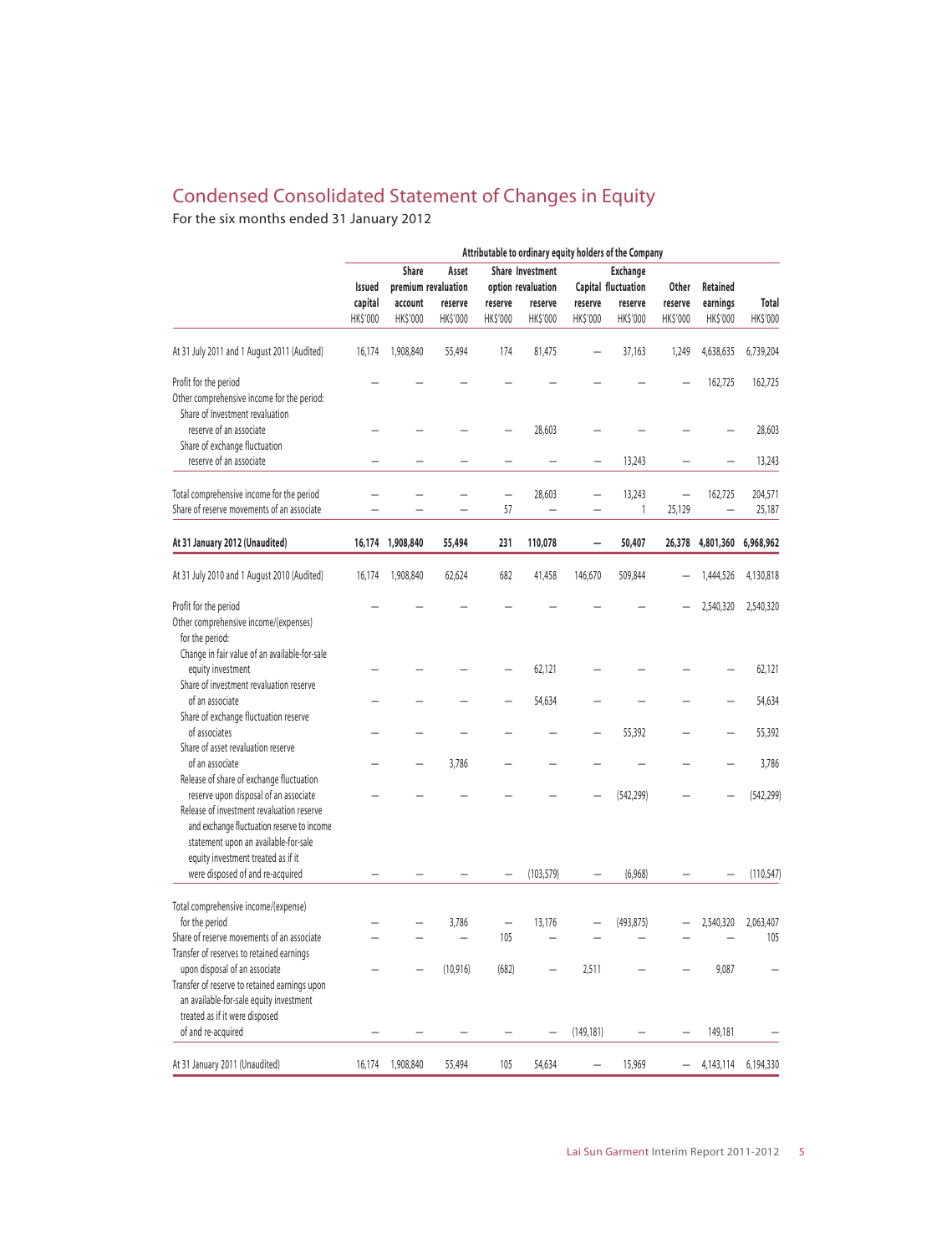## Condensed Consolidated Statement of Cash Flows

For the six months ended 31 January 2012

|                                                   |                 | <b>Six months ended</b> |  |
|---------------------------------------------------|-----------------|-------------------------|--|
|                                                   |                 | 31 January              |  |
|                                                   | 2012            | 2011                    |  |
|                                                   | (Unaudited)     | (Unaudited)             |  |
|                                                   | <b>HK\$'000</b> | HK\$'000                |  |
| <b>NET CASH INFLOW FROM OPERATING ACTIVITIES</b>  | 15,441          | 3,886                   |  |
| <b>NET CASH (OUTFLOW)/INFLOW FROM</b>             |                 |                         |  |
| <b>INVESTING ACTIVITIES</b>                       | (273, 230)      | 69,406                  |  |
| <b>NET CASH OUTFLOW FROM FINANCING ACTIVITIES</b> | (19, 157)       | (3,961)                 |  |
| <b>NET (DECREASE)/INCREASE IN CASH</b>            |                 |                         |  |
| <b>AND CASH EQUIVALENTS</b>                       | (276, 946)      | 69,331                  |  |
| Cash and cash equivalents at beginning of period  | 452,305         | 317,449                 |  |
| <b>CASH AND CASH EQUIVALENTS AT END OF PERIOD</b> | 175,359         | 386,780                 |  |
| <b>ANALYSIS OF BALANCES OF CASH AND</b>           |                 |                         |  |
| <b>CASH EQUIVALENTS</b>                           |                 |                         |  |
| Cash and bank balances                            | 8,686           | 8,678                   |  |
| Time deposits with original maturity              |                 |                         |  |
| of less than three months when acquired           | 166,673         | 378,102                 |  |
|                                                   |                 |                         |  |
|                                                   | 175,359         | 386,780                 |  |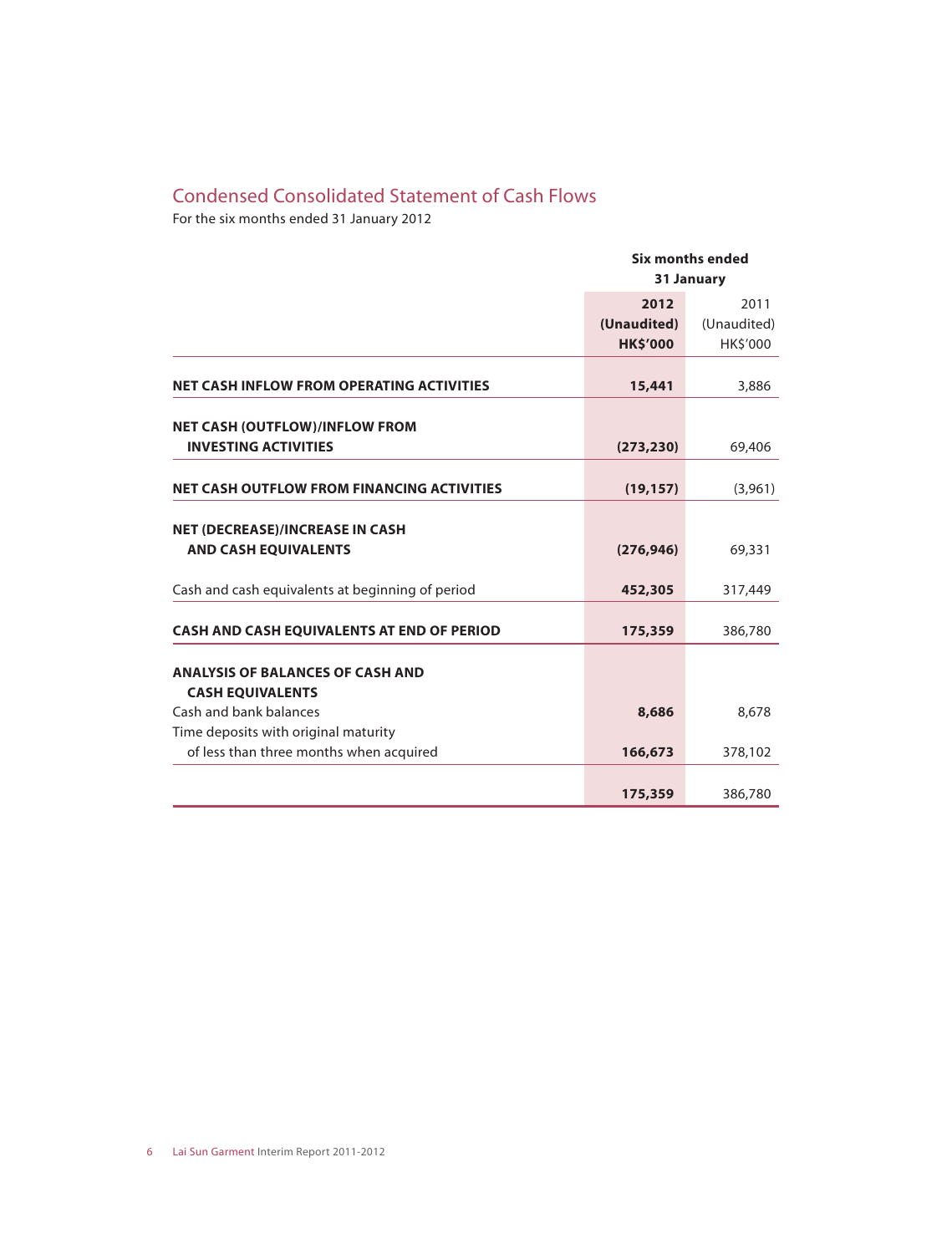#### 1. Basis of Preparation

The unaudited condensed consolidated interim financial statements of the Group for the six months ended 31 January 2012 have been prepared in accordance with the applicable disclosure requirements of Appendix 16 to the Rules Governing the Listing of Securities on The Stock Exchange of Hong Kong Limited (the "**Listing Rules**") and with Hong Kong Accounting Standard ("**HKAS**") 34 "Interim Financial Reporting" issued by the Hong Kong Institute of Certified Public Accountants.

The condensed consolidated interim financial statements have not been audited by the Company's auditors but have been reviewed by the Company's audit committee.

#### 2. Significant Accounting Policies

The significant accounting policies and basis of presentation used in the preparation of these interim financial statements are the same as those used in the Group's audited consolidated financial statements for the year ended 31 July 2011. The Group has adopted the new and revised Hong Kong Financial Reporting Standards ("**HKFRSs**", which also include HKASs and Interpretations) which are applicable to the Group and are effective in the current period. The adoption of these new and revised HKFRSs has had no material impact on the reported results or financial position of the Group.

#### Impact of issued but not yet effective HKFRSs

The Group has not applied the following new and revised HKFRSs, which are applicable to the Group, that have been issued but are not yet effective, in these interim financial statements:

| HKAS 1 (Amendments)              | Presentation of Items of Other Comprehensive Income <sup>1</sup>     |
|----------------------------------|----------------------------------------------------------------------|
| HKAS 12 (Amendments)             | Deferred Tax: Recovery of Underlying Assets <sup>2</sup>             |
| HKAS 27 (as revised in 2011)     | Separate Financial Statements <sup>3</sup>                           |
| HKAS 28 (as revised in 2011)     | Investments in Associates and Joint Ventures <sup>3</sup>            |
| HKAS 32 (Amendments)             | Financial Instruments: Presentation                                  |
|                                  | - Offsetting Financial Assets and Financial Liabilities <sup>4</sup> |
| <b>HKFRS 7 Amendments</b>        | Financial Instruments: Disclosures                                   |
|                                  | - Offsetting Financial Assets and Financial Liabilities <sup>3</sup> |
| HKFRS 9 and HKFRS 7 (Amendments) | <b>Mandatory Effective Date of HKFRS 9</b>                           |
|                                  | and Transition Disclosures <sup>5</sup>                              |
| <b>HKFRS 9</b>                   | Financial Instruments <sup>5</sup>                                   |
| HKFRS 10                         | Consolidated Financial Statements <sup>3</sup>                       |
| <b>HKFRS 11</b>                  | Joint Arrangements <sup>3</sup>                                      |
| HKFRS 12                         | Disclosure of Interests in Other Entities <sup>3</sup>               |
| <b>HKFRS 13</b>                  | Fair Value Measurement <sup>3</sup>                                  |
|                                  |                                                                      |

- 1 Effective for annual periods beginning on or after 1 July 2012
- 2 Effective for annual periods beginning on or after 1 January 2012
- 3 Effective for annual periods beginning on or after 1 January 2013
- 4 Effective for annual periods beginning on or after 1 January 2014
- 5 Effective for annual periods beginning on or after 1 January 2015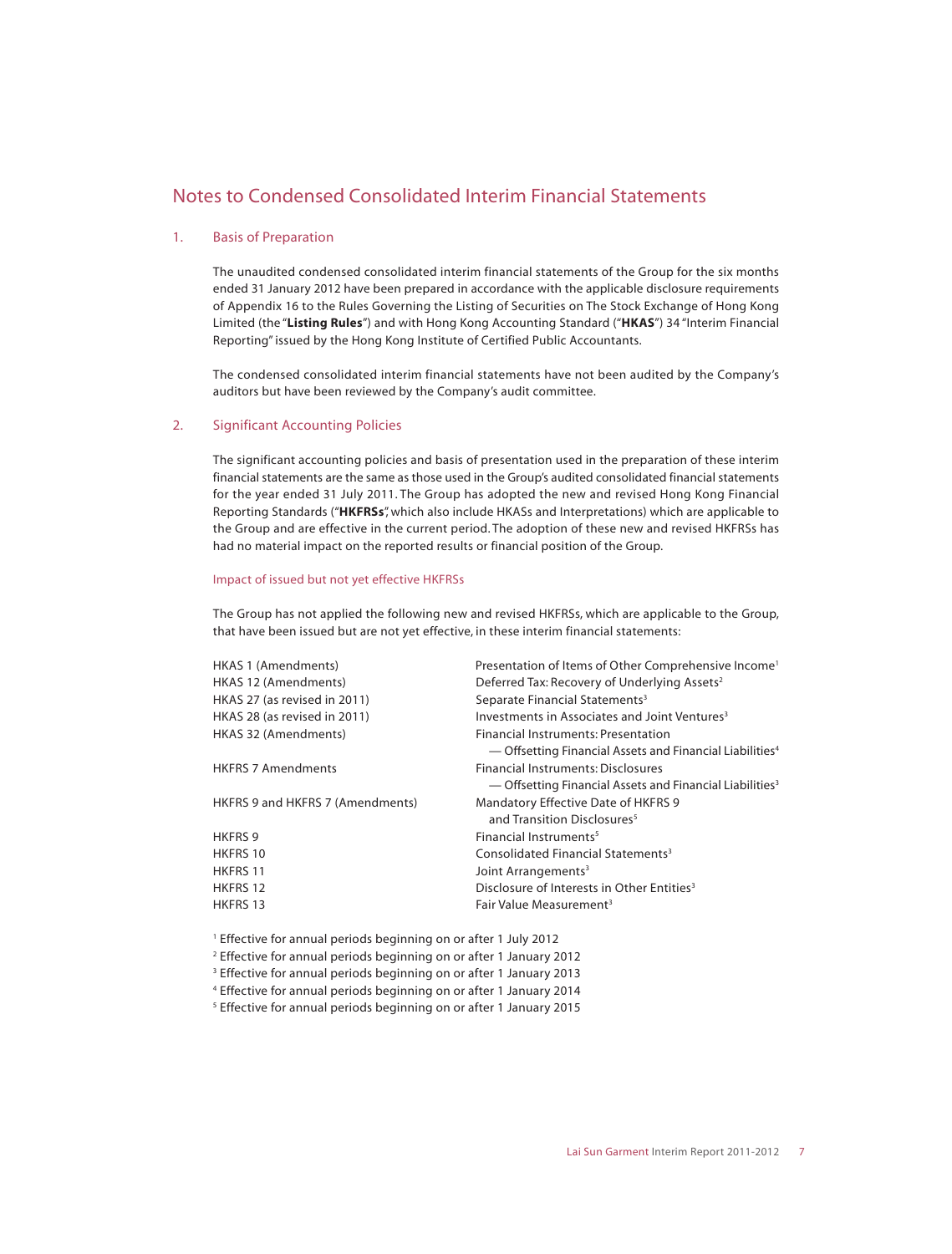#### 2. Significant Accounting Policies *(continued)*

#### Impact of issued but not yet effective HKFRSs *(continued)*

The amendments to HKAS 12 "Deferred Tax: Recovery of Underlying Assets" mainly deal with the measurement of deferred tax for investment properties that are measured using the fair value model in accordance with HKAS 40 "Investment Property". Based on the amendments, for the purposes of measuring deferred tax liabilities and deferred tax assets for investment properties measured using the fair value model, the carrying amounts of the investment properties are presumed to be recovered through sale, unless the presumption is rebutted in certain circumstances. The adoption of the amendments to HKAS 12 may have a material impact on deferred tax recognised for investment properties that are measured using the fair value model. The Group is in the process of assessing the impact from application of these amendments.

For other new and revised HKFRSs which are issued but not yet effective, the Group is in the process of making an assessment of the impact upon initial application. The Group is not yet in a position to state whether they would have a significant impact on the Group's results of operations and financial position.

#### 3. Segment Information

The following tables present revenue and profit for the Group's reportable segments:

|                                                                                                                                           | <b>Property development</b><br>Six months ended<br>31 January |                                 | <b>Property investment</b><br><b>Six months ended</b><br>31 January |                                 | <b>Consolidated</b><br>Six months ended<br>31 January |                                           |  |
|-------------------------------------------------------------------------------------------------------------------------------------------|---------------------------------------------------------------|---------------------------------|---------------------------------------------------------------------|---------------------------------|-------------------------------------------------------|-------------------------------------------|--|
|                                                                                                                                           | 2012<br>(Unaudited)<br><b>HK\$'000</b>                        | 2011<br>(Unaudited)<br>HK\$'000 | 2012<br>(Unaudited)<br><b>HK\$'000</b>                              | 2011<br>(Unaudited)<br>HK\$'000 | 2012<br>(Unaudited)<br><b>HK\$'000</b>                | 2011<br>(Unaudited)<br>HK\$'000           |  |
| <b>Segment revenue:</b><br>Sales to external customers                                                                                    |                                                               |                                 | 36,115                                                              | 27,346                          | 36,115                                                | 27,346                                    |  |
| <b>Segment results</b>                                                                                                                    |                                                               |                                 | 30,492                                                              | 20,815                          | 30,492                                                | 20,815                                    |  |
| Interest income and unallocated<br>other revenue and gain<br>Fair value gain on<br>investment properties<br>Unallocated expenses, net     |                                                               |                                 | 53,632                                                              | 129,704                         | 781<br>53,632<br>(19, 355)                            | 353<br>129,704<br>(19, 305)               |  |
| Profit from operating<br>activities<br>Finance costs<br>Gains on Shares Swap Transactions<br>Share of profits and<br>losses of associates |                                                               |                                 | 492                                                                 | 1,104                           | 65,550<br>(8,990)<br>492                              | 131,567<br>(9, 176)<br>2,276,314<br>1,104 |  |
| Share of profits and losses<br>of associates - unallocated                                                                                |                                                               |                                 |                                                                     |                                 | 117,447                                               | 163,573                                   |  |
| Profit before tax<br>Tax                                                                                                                  |                                                               |                                 |                                                                     |                                 | 174,499<br>(11, 774)                                  | 2,563,382<br>(23,062)                     |  |
| Profit for the period                                                                                                                     |                                                               |                                 |                                                                     |                                 | 162,725                                               | 2,540,320                                 |  |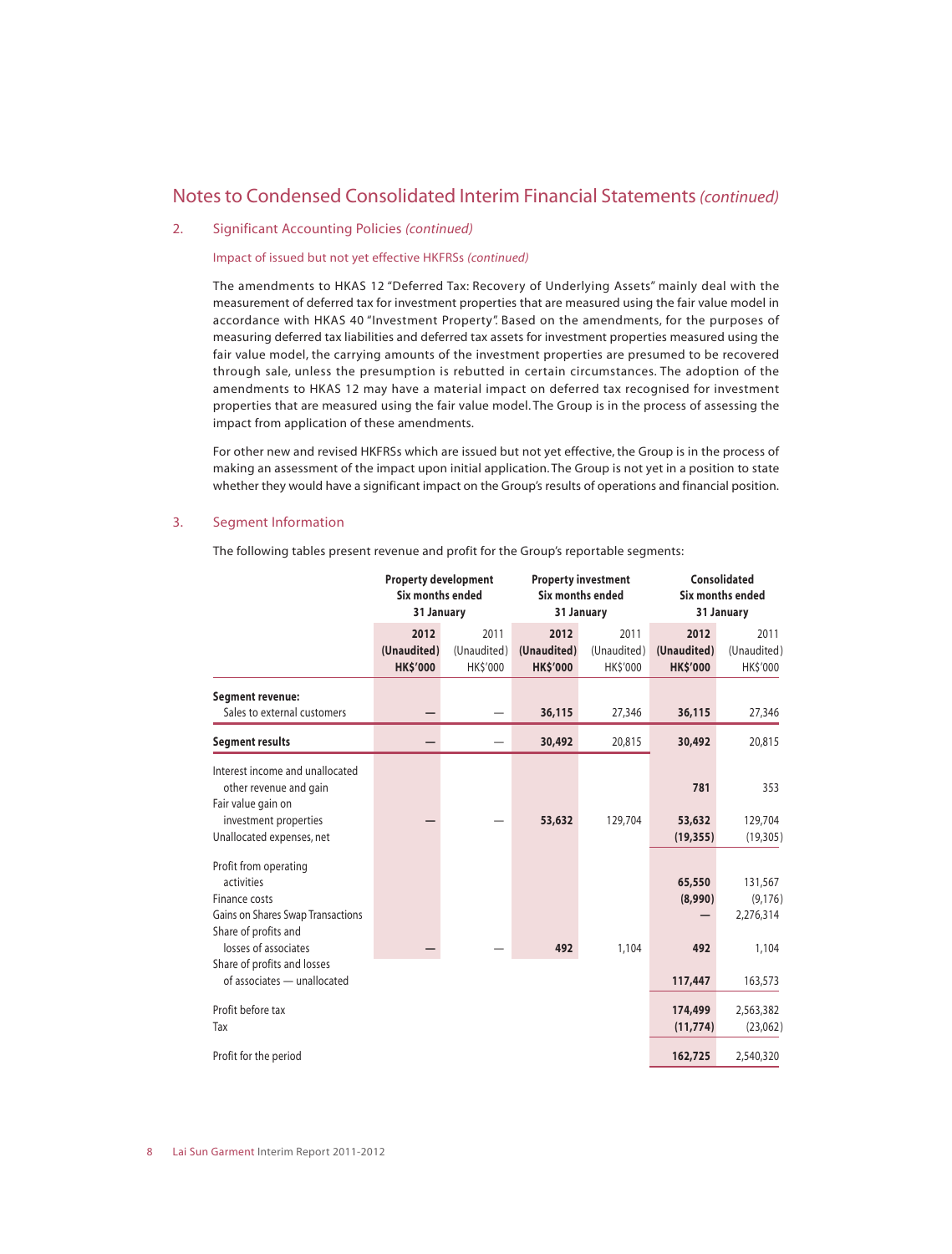#### 3. Segment Information *(continued)*

The following table presents the total assets for the Group's reportable segments:

|                                          | <b>Property development</b> |                          |                       | <b>Property investment</b> | Consolidated    |                |
|------------------------------------------|-----------------------------|--------------------------|-----------------------|----------------------------|-----------------|----------------|
|                                          | 31 January                  | 31 July                  | 31 January<br>31 July |                            | 31 January      | 31 July        |
|                                          | 2012                        | 2011                     | 2012                  | 2011                       | 2012            | 2011           |
|                                          | (Unaudited)                 | (Audited)                | (Unaudited)           | (Audited)                  | (Unaudited)     | (Audited)      |
|                                          | <b>HK\$'000</b>             | <b>HKS'000</b>           | <b>HK\$'000</b>       | <b>HKS'000</b>             | <b>HK\$'000</b> | <b>HKS'000</b> |
| Segment assets                           |                             | $\overline{\phantom{0}}$ | 1,355,546             | 1,301,063                  | 1,355,546       | 1,301,063      |
| Interests in associates                  |                             |                          | 19,912                | 19,134                     | 19,912          | 19,134         |
| Interests in associates<br>- unallocated |                             |                          |                       |                            | 6,234,251       | 5,795,038      |
| Unallocated assets                       |                             |                          |                       |                            | 190,534         | 463,777        |
| Total assets                             |                             |                          |                       |                            | 7,800,243       | 7,579,012      |

#### 4. Other Revenue and Gain

|                                                                       |                                        | <b>Six months ended</b><br>31 January |  |  |
|-----------------------------------------------------------------------|----------------------------------------|---------------------------------------|--|--|
|                                                                       | 2012<br>(Unaudited)<br><b>HK\$'000</b> | 2011<br>(Unaudited)<br>HK\$'000       |  |  |
| Interest income from bank deposits<br>Other interest income<br>Others | 430<br>311<br>40                       | 97<br>171<br>85                       |  |  |
|                                                                       | 781                                    | 353                                   |  |  |

#### 5. Profit from Operating Activities

The Group's profit from operating activities is arrived at after charging/(crediting):

|                                              | Six months ended<br>31 January        |                                       |  |
|----------------------------------------------|---------------------------------------|---------------------------------------|--|
|                                              | 2012<br>(Unaudited)<br><b>HKS'000</b> | 2011<br>(Unaudited)<br><b>HKS'000</b> |  |
| Depreciation                                 | 30                                    | 133                                   |  |
| Fair value loss/(gain) on equity investments |                                       |                                       |  |
| at fair value through profit or loss*        | 4,725                                 | (1, 139)                              |  |
| Loss on disposal of equity investments       |                                       |                                       |  |
| at fair value through profit or loss*        | 60                                    |                                       |  |
| Dividend income from equity investments      |                                       |                                       |  |
| at fair value through profit or loss         | (40)                                  |                                       |  |

\* These items are included in "other operating (expenses)/income, net" on the face of the condensed consolidated income statement.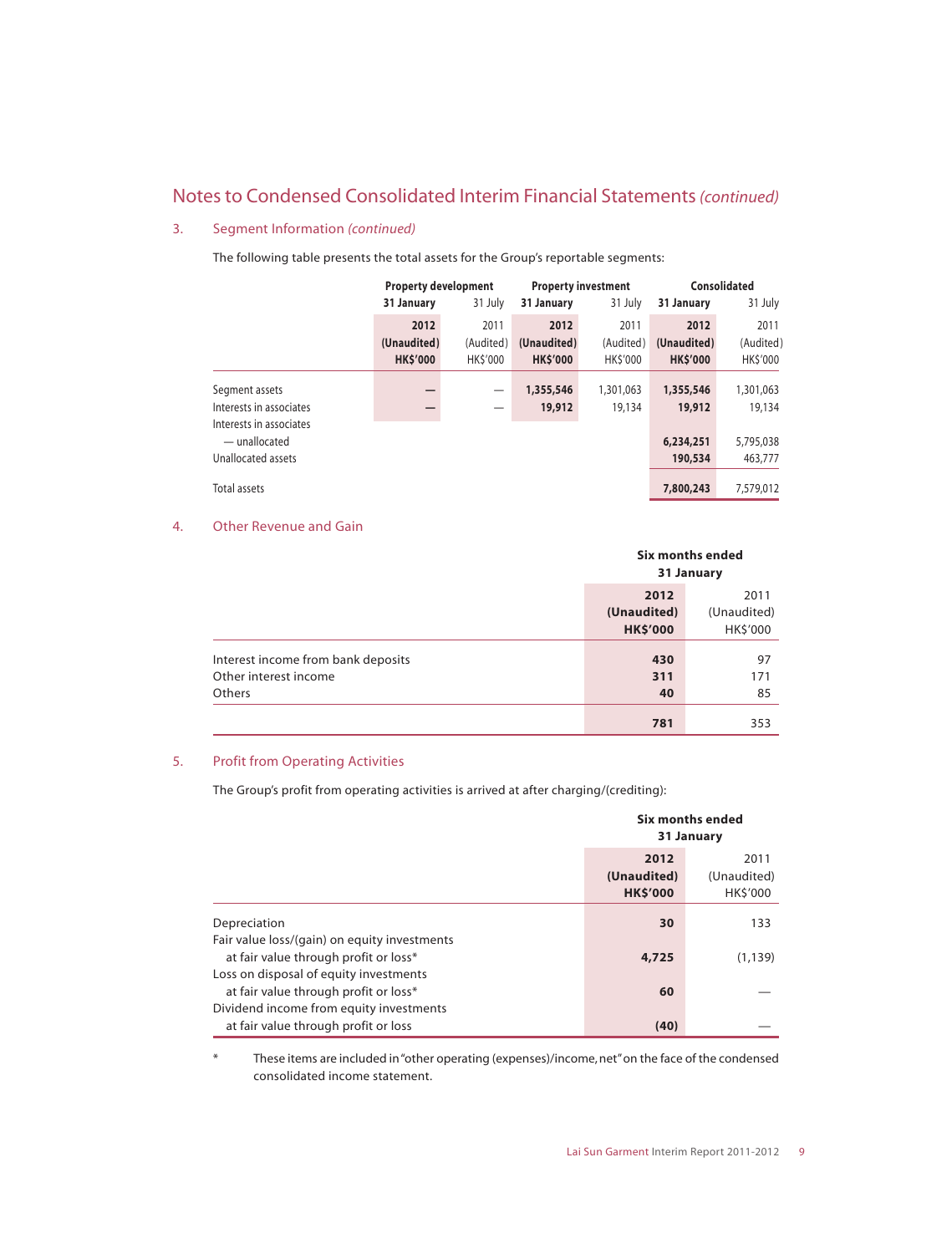#### 6. Finance Costs

|                                                                                                                      | Six months ended<br>31 January         |                                 |  |
|----------------------------------------------------------------------------------------------------------------------|----------------------------------------|---------------------------------|--|
|                                                                                                                      | 2012<br>(Unaudited)<br><b>HK\$'000</b> | 2011<br>(Unaudited)<br>HK\$'000 |  |
| Interests on:<br>Bank loans wholly repayable within five years<br>Other borrowings and note payable wholly repayable | 3,006                                  | 3,175                           |  |
| within five years                                                                                                    | 5,713                                  | 5,715                           |  |
| Total interest expenses<br>Bank financing charges                                                                    | 8,719<br>271                           | 8,890<br>286                    |  |
|                                                                                                                      | 8,990                                  | 9,176                           |  |

#### 7. Interests in Associates

#### Undertaking to subscribe rights shares of Lai Sun Development Company Limited ("**LSD**")

Pursuant to a joint announcement made by the Company and LSD on 8 November 2011, LSD proposed to raise approximately HK\$531 million before expenses by way of a rights issue of 5,900,850,966 rights shares at the subscription price of HK\$0.09 per rights share on the basis of 5 right shares for every 12 existing shares of LSD (the "**Rights Issue**"). Pursuant to the underwriting agreement (the "**Underwriting Agreement**") dated 8 November 2011 entered into between the Company, LSD and the underwriter, the Company gave the irrevocable undertaking under the Underwriting Agreement to subscribe, and to procure each of its wholly-owned subsidiaries holding the shares of LSD to subscribe, in full for its pro rata entitlements under the Rights Issue of which constituted a discloseable transaction of the Company.

On completion of the Rights Issue, the Group subscribed in aggregate 2,830,362,161 rights shares in respect of the 6,792,869,192 existing shares of LSD beneficially owned by the Group at a consideration of HK\$254,733,000. The Group's equity interest in LSD remained at 47.97% (31 July 2011: 47.97%)

#### Reorganisation involving shares in the capital of Lai Fung Holdings Limited ("**Lai Fung**") and LSD in prior period

On 26 July 2010, the Company entered into a conditional shares swap agreement with eSun Holdings Limited ("**eSun**") pursuant to which (i) the Company transferred its entire shareholding interest in Lai Fung, representing approximately 40.58% of the issued share capital of Lai Fung, to eSun (the "**Lai Fung Transaction**") whereby eSun transferred its entire shareholding interest in LSD, representing approximately 36.72% of the issued share capital of LSD, to the Company (the "**LSD Transaction**" and referred as the "**Shares Swap Transactions**" together with Lai Fung Transaction); and (ii) cash consideration of approximately HK\$178.4 million was paid by eSun to the Company. All the conditions precedent under the shares swap agreement were fulfilled and completion of the Shares Swap Transactions took place on 30 September 2010 (the "**Completion**").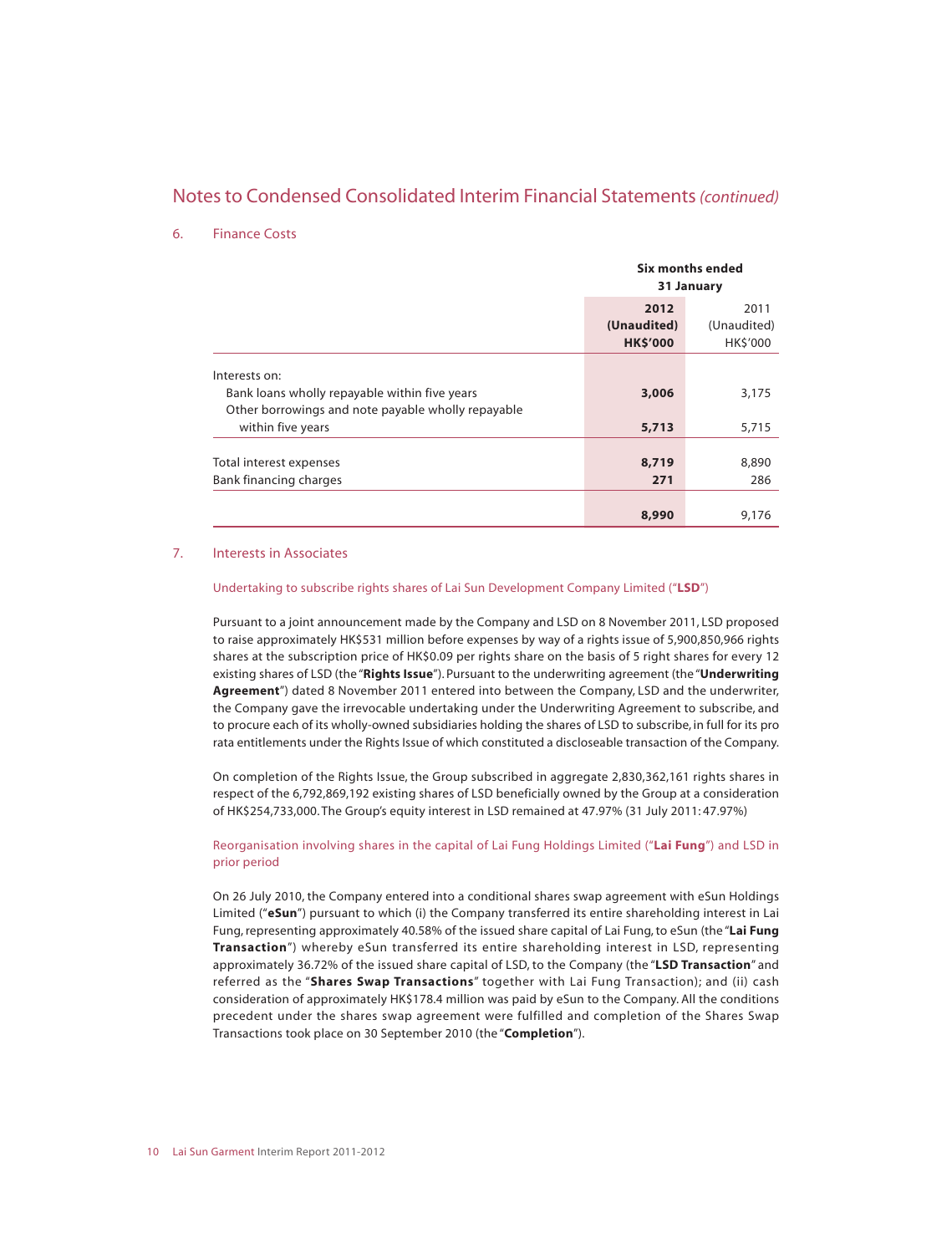#### 7. Interests in Associates *(continued)*

Reorganisation involving shares in the capital of Lai Fung Holdings Limited ("**Lai Fung**") and LSD in prior period *(continued)*

Upon Completion, Lai Fung ceased to be an associate of the Group. As at 30 September 2010 and prior to the Completion, the Group held an 11.25% equity interest in LSD which was accounted for as an available-for-sale investment. Upon Completion, LSD became a 47.97%-owned associate of the Group. Gains on Shares Swap Transactions were recognised in the Group's consolidated income statement for the six months ended 31 January 2011 as below:

|                                                   | <b>HKS'000</b> |
|---------------------------------------------------|----------------|
| <b>Lai Fung Transaction</b>                       |                |
| Gain on disposal of 40.58% interest in Lai Fung   | 1,271,659      |
| <b>LSD Transaction</b>                            |                |
| Release of reserves upon 11.25% interest          |                |
| in LSD treated as if it were disposed of          |                |
| and reacquired                                    | 110,547        |
| Discount on acquisition of 47.97% interest in LSD | 894,108        |
| <b>Gains on Shares Swap Transactions</b>          | 2.276.314      |

Further details of the Shares Swap Transactions were set out in the joint announcement of the Company and eSun dated 26 July 2010, the circulars of the Company and eSun both dated 30 August 2010 and the annual report 2010-2011 of the Company.

#### 8. Tax

Hong Kong profits tax has been provided at the rate of 16.5% (Six months ended 31 January 2011: 16.5%) on the estimated assessable profits arising in Hong Kong during the period.

|                           |                 | Six months ended<br>31 January |
|---------------------------|-----------------|--------------------------------|
|                           | 2012            | 2011                           |
|                           | (Unaudited)     | (Unaudited)                    |
|                           | <b>HK\$'000</b> | HK\$'000                       |
|                           |                 |                                |
| Current tax               | 2,032           |                                |
| Deferred tax              | 9,742           | 23,062                         |
|                           |                 |                                |
| Tax charge for the period | 11,774          | 23,062                         |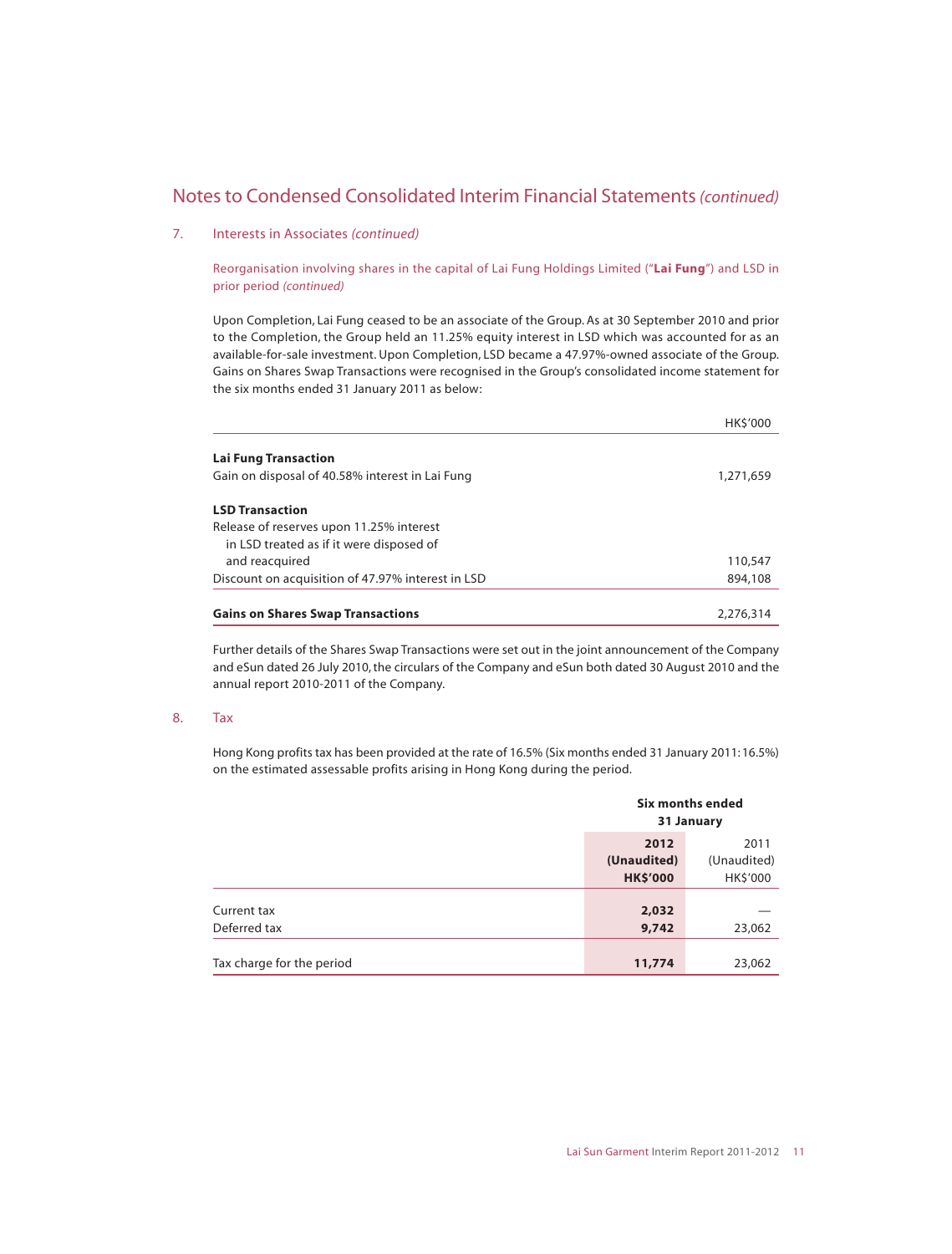#### 9. Earnings Per Share Attributable to Ordinary Equity Holders of The Company

The calculation of basic earnings per share is based on the profit for the period attributable to ordinary equity holders of the Company of HK\$162,725,000 (Six months ended 31 January 2011: HK\$2,540,320,000) and the weighted average number of 1,617,423,423 (Six months ended 31 January 2011: 1,617,423,423) ordinary shares in issue during the period.

The diluted earnings per share amounts for the six months ended 31 January 2012 and 2011 have not been disclosed as no diluting events existed during both periods.

#### 10. Related Party Transactions

#### (a) Transactions with related parties

|                                                                                                                                                           |              | Six months ended<br>31 January         |                                 |
|-----------------------------------------------------------------------------------------------------------------------------------------------------------|--------------|----------------------------------------|---------------------------------|
|                                                                                                                                                           | <b>Notes</b> | 2012<br>(Unaudited)<br><b>HK\$'000</b> | 2011<br>(Unaudited)<br>HK\$'000 |
| Rental expenses and building management<br>fee paid and payable to LSD<br>Interest expenses on note payable to<br>and other borrowing granted by a former | (i)          | 300                                    | 283                             |
| director of the Company, the late<br>Mr. Lim Por Yen<br>Interest income received and receivable                                                           | (ii)         | 5,713                                  | 5,715                           |
| from an associate of the Group                                                                                                                            | (iii)        | 238                                    |                                 |

#### Notes:

- (i) Rental expense and building management fee were charged, based on terms stated in the respective lease agreements.
- (ii) Interest expense was charged at the best lending rate quoted by a designated bank in Hong Kong in respect of the note payable and other borrowing.
- (iii) Interest income was charged at the best lending rate quoted by a designated bank in Hong Kong.

#### (b) Compensation of key management personnel of the Group

|                                                          |                                        | Six months ended<br>31 January  |
|----------------------------------------------------------|----------------------------------------|---------------------------------|
|                                                          | 2012<br>(Unaudited)<br><b>HK\$'000</b> | 2011<br>(Unaudited)<br>HK\$'000 |
| Short term employee benefits<br>Post-employment benefits | 3,267<br>12                            | 3,199<br>12                     |
|                                                          | 3,279                                  | 3,211                           |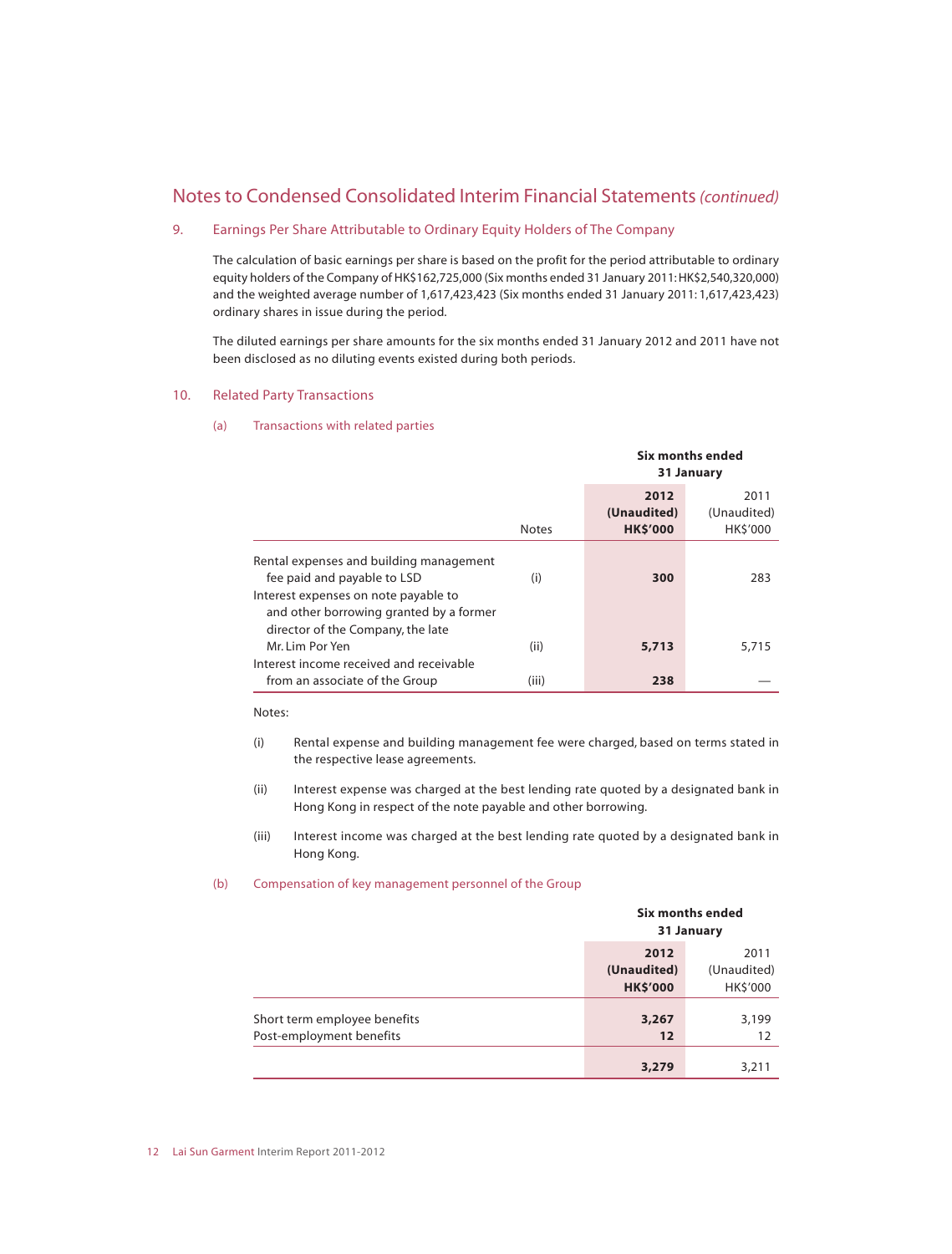#### 11. Debtors, Deposits Paid and Other Receivables

The Group's major businesses are property development and property investment. The major income derived is rental income. Rent and related charges in respect of the leasing of properties are receivable from tenants, and are normally payable in advance with rental deposits received in accordance with the terms of the tenancy agreements.

An ageing analysis of the debtors, based on payment due date, as at the end of the reporting period is as follows:

|                                           | 31 January      | 31 July   |
|-------------------------------------------|-----------------|-----------|
|                                           | 2012            | 2011      |
|                                           | (Unaudited)     | (Audited) |
|                                           | <b>HK\$'000</b> | HK\$'000  |
|                                           |                 |           |
| Debtors:                                  |                 |           |
| Not yet due or less than 90 days past due | 809             | 688       |
| 91 to 180 days past due                   | 94              | 33        |
| 181 to 365 days past due                  | 62              | 54        |
|                                           |                 |           |
|                                           | 965             | 775       |
| Deposits paid and other receivables       | 6,431           | 7,949     |
|                                           |                 |           |
|                                           | 7,396           | 8,724     |

#### 12. Creditors, Deposits Received and Accruals

An ageing analysis of the creditors, based on payment due date, as at the end of the reporting period is as follows:

|                                                     | 31 January      | 31 July   |
|-----------------------------------------------------|-----------------|-----------|
|                                                     | 2012            | 2011      |
|                                                     | (Unaudited)     | (Audited) |
|                                                     | <b>HK\$'000</b> | HK\$'000  |
|                                                     |                 |           |
| Creditors not yet due or less than 90 days past due | 287             | 8,846     |
| Deposits received and accruals                      | 19,924          | 21,626    |
|                                                     |                 |           |
|                                                     | 20,211          | 30,472    |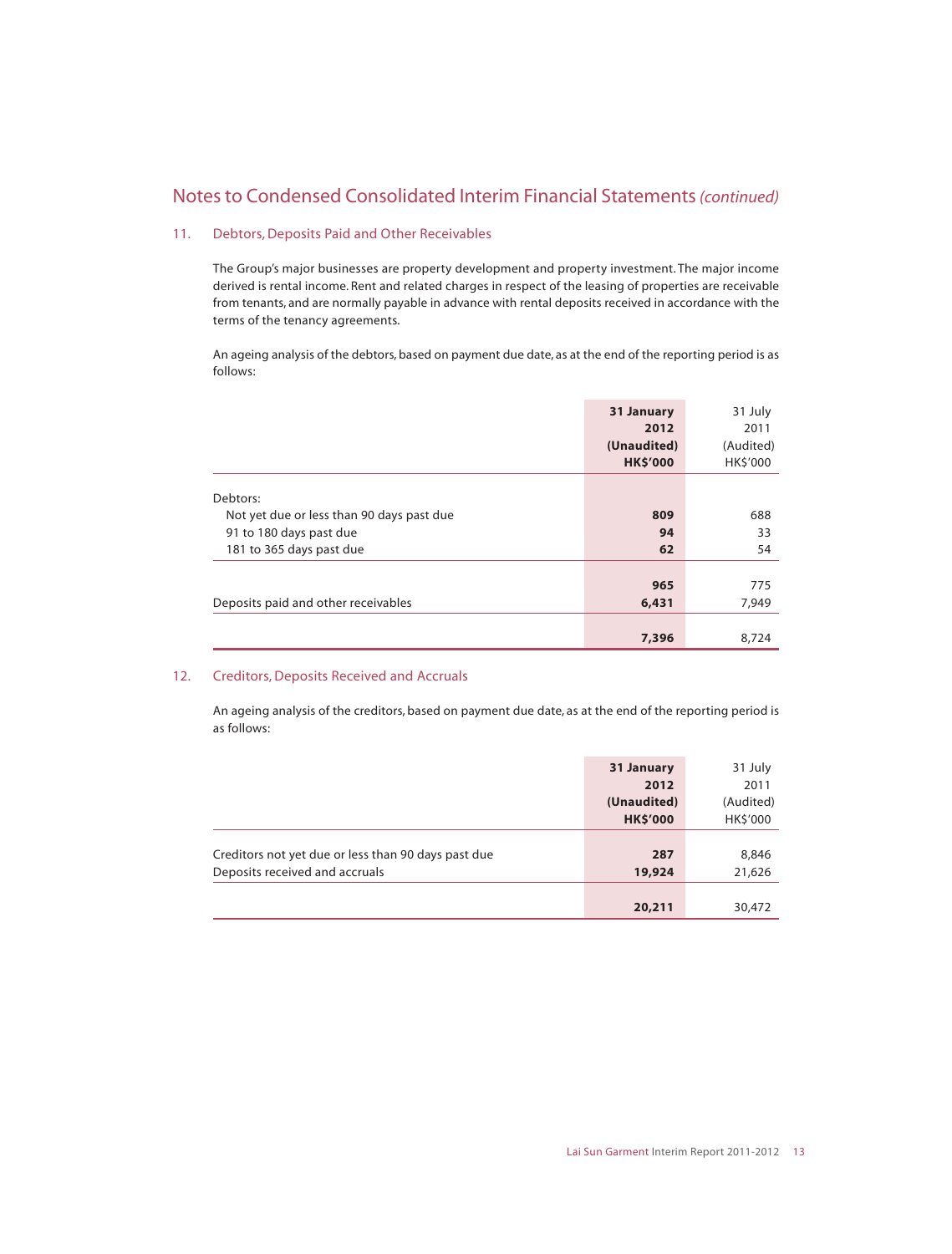#### 13. Capital Commitments

The Group had the following commitments in respect of investment property not provided for in the financial statements at the end of the reporting period:

|                                                       | 31 January<br>2012             | 31 July<br>2011       |
|-------------------------------------------------------|--------------------------------|-----------------------|
|                                                       | (Unaudited)<br><b>HK\$'000</b> | (Audited)<br>HK\$'000 |
| Capital commitments — contracted but not provided for | 385                            |                       |

#### 14. Contingent Liabilities

During the year ended 31 July 2006, the Company disposed of its entire interests in Assetop Asia Limited ("**Assetop**"), a then wholly-owned subsidiary of the Group, to Goldthorpe Limited ("**Goldthorpe**"), a wholly-owned subsidiary of Lai Fung. The principal asset held by Assetop is a property under development in Shanghai, the People's Republic of China (the "**PRC**"). Certain subsidiaries of Assetop in the PRC were undergoing merger by absorption and completion of the merger was conditional upon approval of the relevant PRC government authorities. During the year ended 31 July 2007, the aforementioned merger of the PRC subsidiaries of Assetop was successfully completed. The Company had agreed to indemnify Lai Fung and Goldthorpe against all losses incurred by Lai Fung and Goldthorpe for the resettlement costs of approximately RMB124 million, which had been incurred and paid in prior years in connection with the relocation of the original inhabitants and the demolition of the then building structure erected on the property under development (the "**Resettlement Costs**"), not being tax deducible, up to a maximum amount of HK\$102,000,000, which was estimated based on the prevailing tax regulations. The Resettlement Costs are properly incurred for the project and are properly recorded in the books of the PRC subsidiaries of Assetop. The liability of the Company under this indemnity will terminate on 29 May 2012 (being six years after the completion of the Assetop disposal). Based on the prevailing rules and regulations, the directors of the Company consider such Resettlement Costs are tax deductible and thus no material liabilities are expected to crystallise under this indemnity.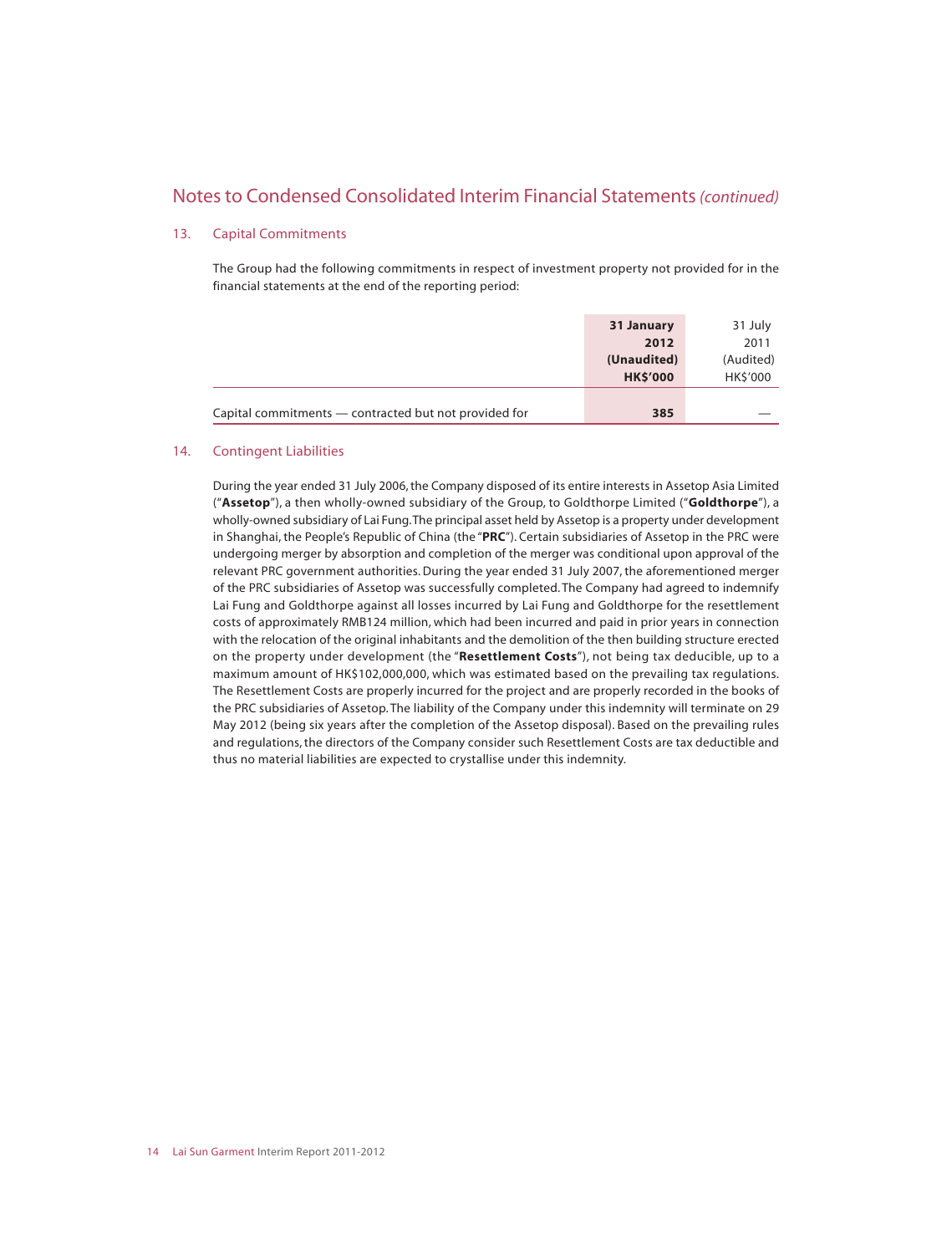# Interim Dividend

The Board of Directors (the "**Board**") of the Company has resolved not to declare the payment of an interim dividend for the financial year ending 31 July 2012. No interim dividend was declared in respect of the last corresponding period.

# Management Discussion and Analysis

## Results Overview

For the six months ended 31 January 2012, the turnover and gross profit of the Company and its subsidiaries (the "**Group**") were HK\$36.1 million (2011: HK\$27.3 million) and HK\$31.0 million (2011: HK\$21.5 million) respectively, representing an increase of approximately 32.2% and 44.2% respectively over the corresponding period last year. Net profit attributable to shareholders was approximately HK\$162.7 million (2011: HK\$2,540.3 million). Accordingly, basic earnings per share declined to HK\$0.10 (2011: HK\$1.57).

Shareholders' equity as at 31 January 2012 amounted to HK\$6,969.0 million, up from HK\$6,739.2 million as at 31 July 2011. Net asset value per share attributable to owners of the Company correspondingly increased to HK\$4.31 from HK\$4.17 for the same period.

### Market Review and Outlook

Despite the lingering fear of global economic recession, financial market volatility and policy headwinds casting a shadow on the property market in Hong Kong, the market has demonstrated resilience and shown signs of rebound with prices stabilising in recent weeks after a short period of consolidation towards the end of 2011 and early 2012. Activities in the primary and secondary markets seem to have recovered under an environment of limited supply of new stock and low interest rates.

The operating conditions for most retail, consumption and commercial sectors in Hong Kong have performed favorably given the strong retail spending from mainland China visitors. The demand for high quality commercial properties in traditional commercial districts remained strong given the lack of new supply, which led to an increase in rental rates. Improved local consumption expenditure and strong retail spending by the visitors from mainland China provide further impetus to the retail property market.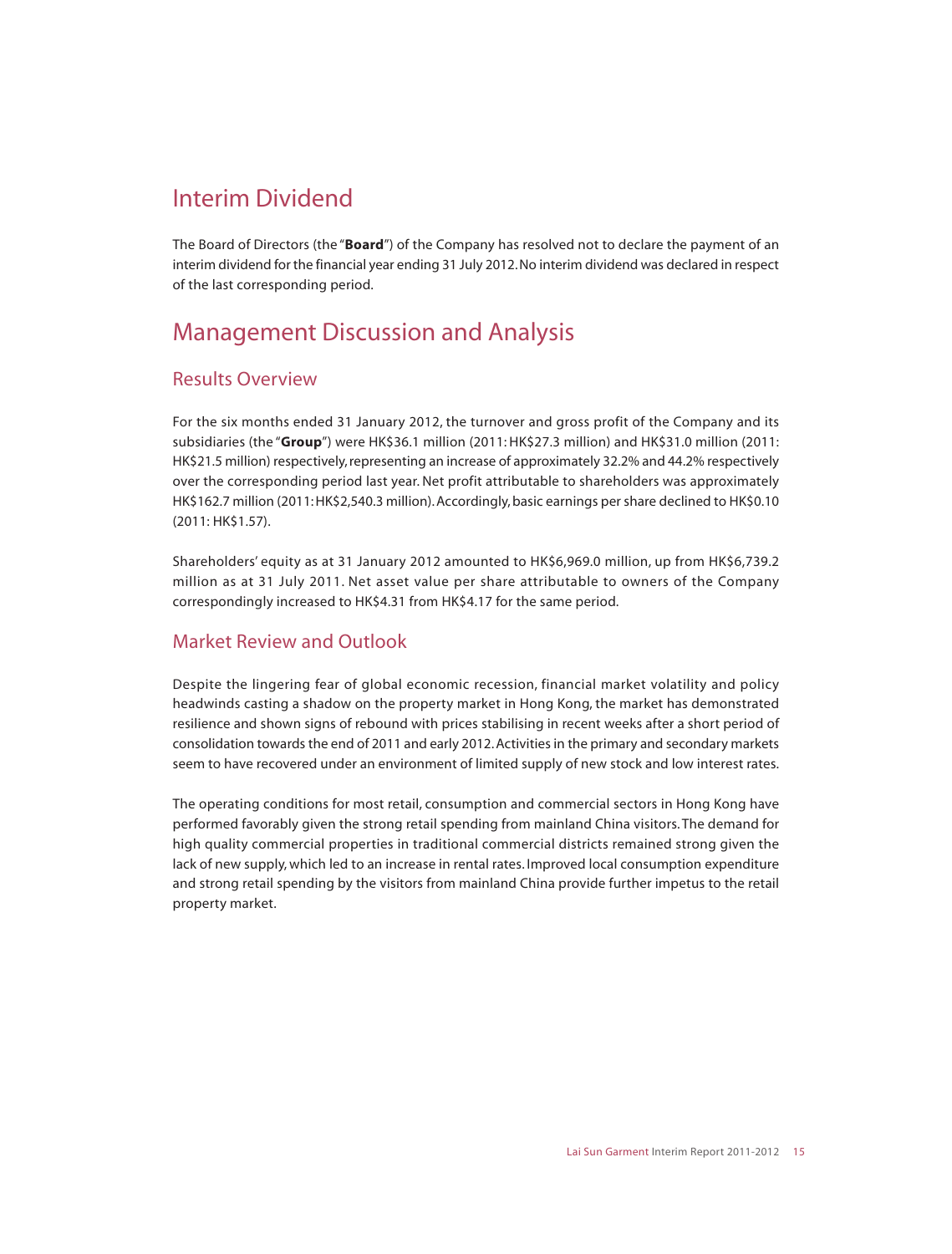# Management Discussion and Analysis *(continued)*

### Market Review and Outlook *(continued)*

The low interest rate environment and a tight supply of new properties in urban areas are expected to continue and lead towards a steady development of the property market in Hong Kong. Under these macro-economic circumstances, the Group and its associate companies will continue to manage their operations on a prudent basis, and will strive to position their businesses for long-term capital growth.

## Review of Operations

As a result, rental income from investment properties increased to HK\$36.1 million (2011: HK\$27.3 million), representing an increase of 32.2% during the period under review. The robust performance was primarily the result of the Group having fully let and achieving stabilised rental at the commercial portion of Crocodile Center. As at 31 January 2012, the Company had 266,222 square feet of leaseable GFA and average occupancy rate of 98.0%. Gross margin improved to 85.8% (2011: 78.5%) primarily driven by economies of scale due to the improvement of the occupancy rate of the commercial portion of Crocodile Center. Net profit attributable to shareholders showed a significant decline due to the larger property revaluation gain and gains recognised from the reorganisation involving shares in the capital of Lai Fung Holdings Limited and Lai Sun Development Company Limited ("**LSD**") in the same period last year.

Similarly, investment properties owned by LSD showed the same encouraging trend. LSD has achieved strong sales of development properties; both the residential units of Emerald 28 and The Oakhill projects are substantially sold. LSD has started the preparation work for the pre-sale of Ocean One in Yau Tong.

The Group's share of profits and losses of associates declined to HK\$117.9 million (2011: HK\$164.7 million), representing a decrease of 28.4%. The decrease was mainly attributable to the decrease in the Group's share of LSD's profit for the period, due to lower property revaluation gain.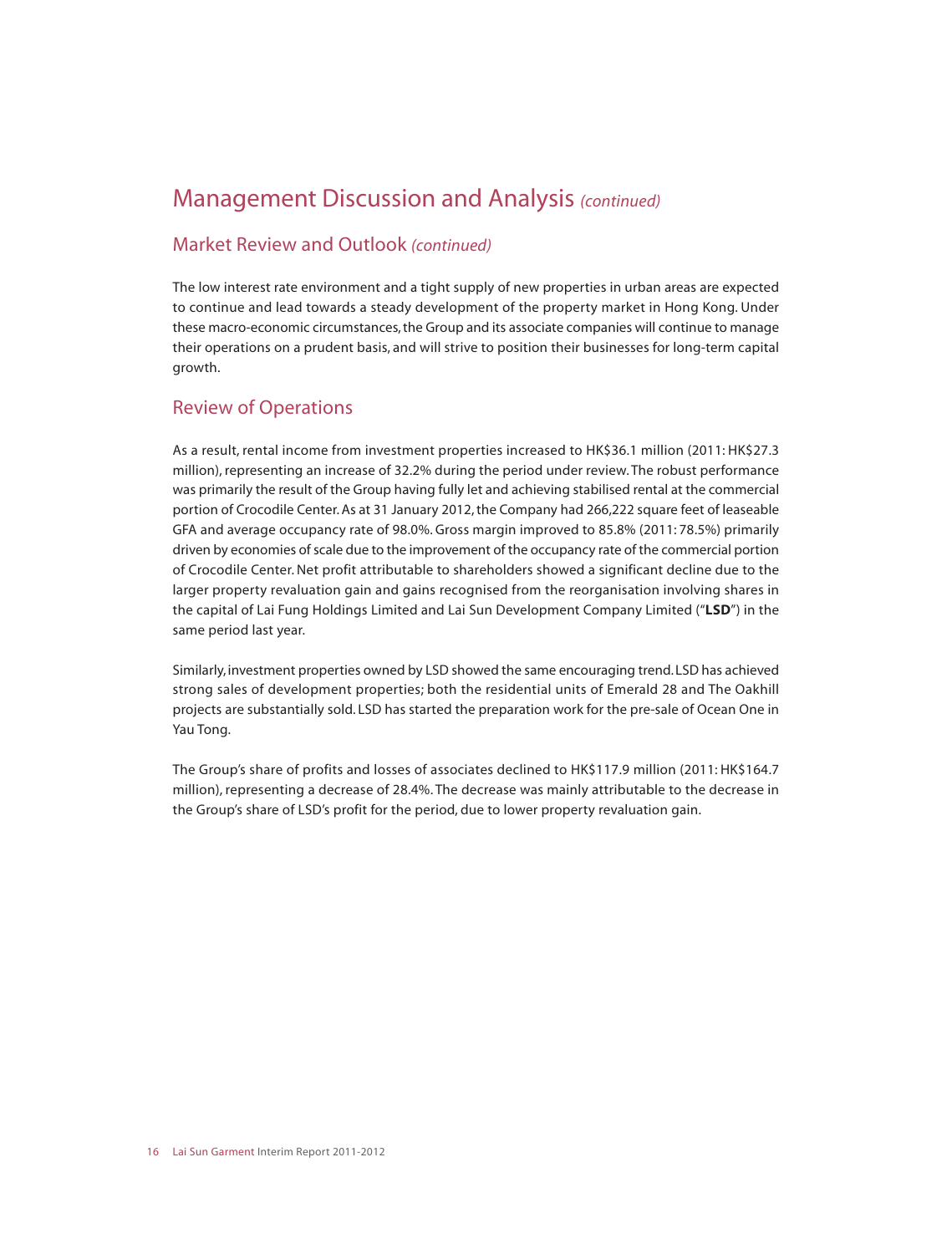# Management Discussion and Analysis *(continued)*

### Review of Operations *(continued)*

As detailed in Note 7 to the condensed consolidated interim financial statements, the Group subscribed for the rights shares of LSD in full for its pro rata entitlement under the rights issue of LSD in December 2011 at a consideration of HK\$254.7 million. The Group's equity interest in LSD remained at 47.97% (31 July 2011: 47.97%).

### Liquidity and Financial Resources

The Group's sources of funding comprise internal funds generated from the Group's business operations and loan facilities provided by banks and others.

As at 31 January 2012, the Group had secured banking facilities (excluding amounts repaid and cancelled pursuant to the respective terms of the facilities) of approximately HK\$389 million.

As at 31 January 2012, total borrowings amounted to HK\$556 million, comprising a secured bank loan of HK\$329 million and a note payable of HK\$195 million and a loan of HK\$32 million payable to the late Mr. Lim Por Yen ("**Mr. Lim**"). As at 31 January 2012, there was an outstanding amount of accrued interests of HK\$95 million in relation to the above-mentioned note and loan payable to the late Mr. Lim. All of the Group's borrowings were maintained as floating rate debts.

As at 31 January 2012, the maturity profile of the secured bank loan of HK\$329 million was spread over a period of less than two years with HK\$32 million repayable within one year and HK\$297 million repayable in the second year. The note payable of HK\$195 million and the loan of HK\$32 million payable to the late Mr. Lim have maturity dates on 30 April 2006 and 30 November 2005, respectively. The Group has received confirmation from the executor of the estate of the late Mr. Lim that such note and loan payables are not repayable within one year from the end of the reporting period.

As at 31 January 2012, certain investment properties with a total carrying value of approximately HK\$1,345 million and a share in a subsidiary were pledged to banks to secure banking facilities granted to the Group.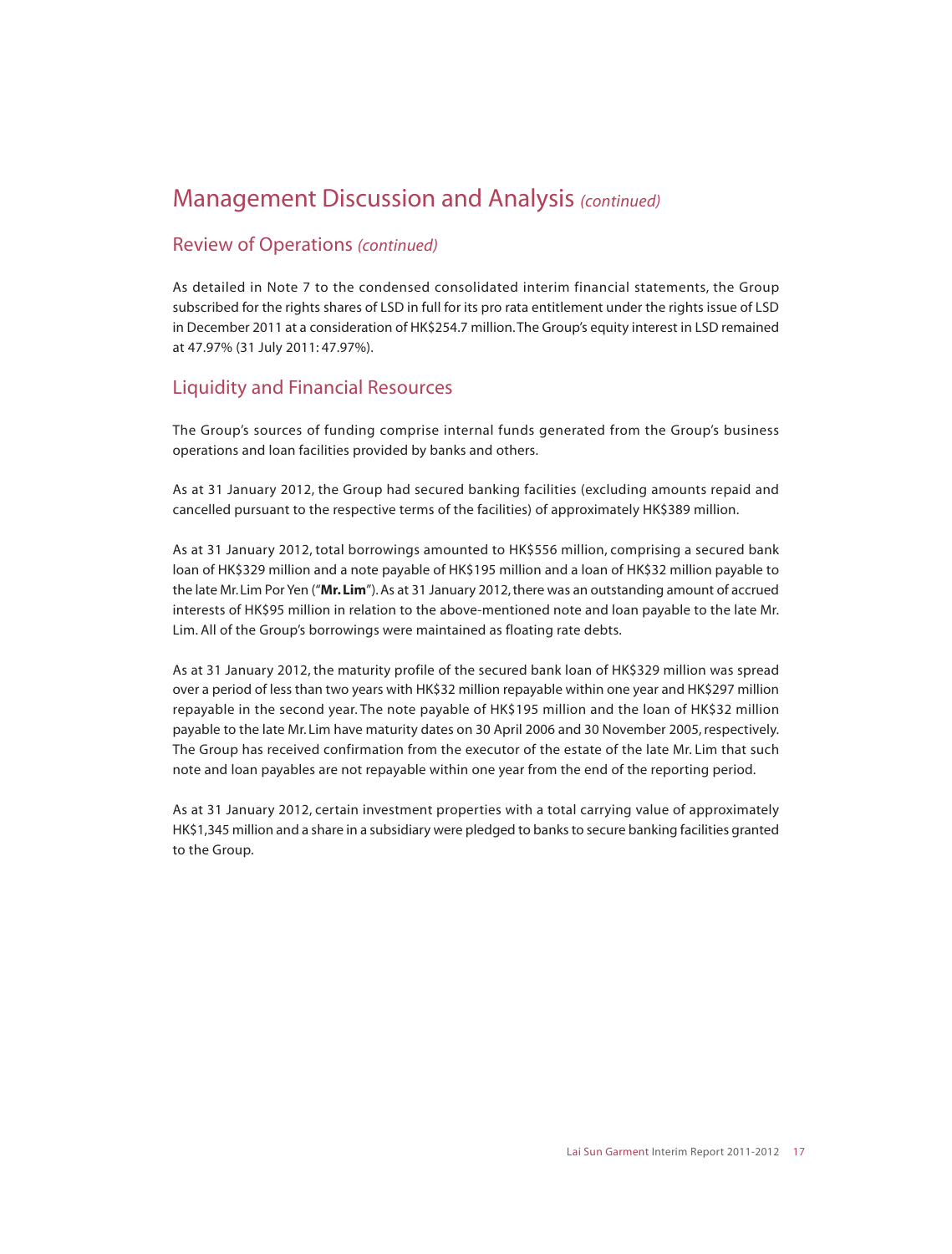# Management Discussion and Analysis *(continued)*

### Liquidity and Financial Resources *(continued)*

As at 31 January 2012, the Group had cash and bank balances amounting to approximately HK\$175 million and unutilised banking facility of HK\$60 million, which together were considered adequate to cover the working capital requirement of the Group.

As at 31 January 2012, consolidated net assets of the Group amounted to HK\$6,969 million. The debt to equity ratio expressed as a percentage of total borrowings to consolidated net assets as at that date was approximately 8%.

The Group's monetary assets and liabilities and transactions are principally denominated in Hong Kong dollar. The Group does not have any significant exposure to exchange rate risk.

### Employees and Remuneration Policies

As at 31 January 2012, the Group employed a total of approximately 20 employees. The Group recognises the importance of maintaining a stable staff force in its continued success. Under the Group's existing policies, employee pay rates are maintained at competitive levels whilst promotion and salary increments are assessed on a performance-related basis. Discretionary bonuses are granted to employees based on their merit and in accordance with industry practice. Other benefits including share option scheme, mandatory provident fund scheme, free hospitalisation insurance plan, subsidised medical care and sponsorship for external education and training programmes are offered to eligible employees.

### Contingent Liabilities

Details of contingent liabilities of the Group as at the end of the reporting period are set out in Note 14 to the condensed consolidated interim financial statements.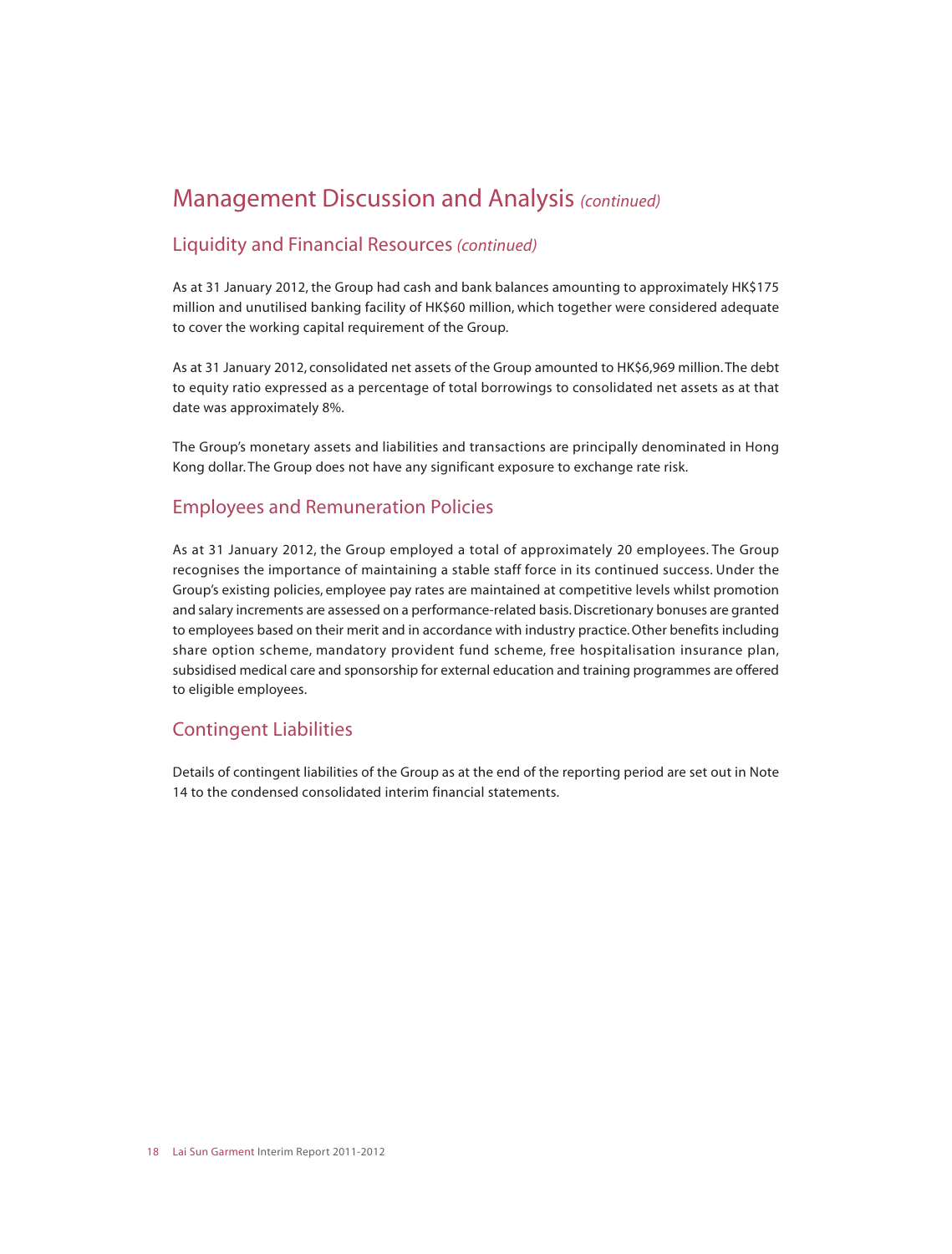# Corporate Governance and Other Information

## Corporate Governance

The Company has complied with all the code provisions set out in the Code on Corporate Governance Practices (the "**CG Code**") contained in Appendix 14 to the Rules Governing the Listing of Securities on The Stock Exchange of Hong Kong Limited (the "**Stock Exchange**" and the "**Listing Rules**" respectively) throughout the six months ended 31 January 2012 save for the deviations from code provisions A.4.1 and E.1.2 as follows:

*Under code provision A.4.1, non-executive directors should be appointed for a specific term and subject to re-election.*

None of the existing non-executive directors (including the independent non-executive directors "**INEDs**") of the Company is appointed for a specific term. However, all directors of the Company (the "**Directors**") are subject to the retirement provisions of the Articles of Association of the Company (the "**Articles of Association**") which require that the Directors for the time being shall retire from office by rotation once every three years since their last election by shareholders and the retiring Directors are eligible for re-election. In addition, any person appointed by the Board as an additional Director (including non-executive Director) will hold office only until the next annual general meeting of the Company (the "**AGM**") and will then be eligible for re-election. Further, each of the Directors appointed to fill a casual vacancy will be subject to election by shareholders at the first general meeting after his/her appointment in line with the relevant code provision of the CG Code. In view of these, the Board considers that such requirements are sufficient to meet the underlying objective of the said code provision A.4.1 and, therefore, does not intend to take any remedial steps in this regard.

#### *Under code provision E.1.2, the chairman of the board should attend the annual general meeting.*

The Chairman was not present at the AGM held on 21 December 2011 as he did not feel well that day. However, Mr. Lui Siu Tsuen, Richard, an executive Director who was present at that AGM was elected chairman thereof pursuant to the Articles of Association to ensure an effective communication with shareholders of the Company thereat.

### Securities Transactions by Directors and Designated Employees

The Company has adopted a Code of Practice for Securities Transactions by Directors and Designated Employees (the "**Securities Code**") on terms no less exacting than the required standard set out in the Model Code for Securities Transactions by Directors of Listed Issuers contained in Appendix 10 to the Listing Rules. The Company has made specific enquiry on all Directors who have confirmed in writing their compliance with the required standard set out in the Securities Code during the six months ended 31 January 2012.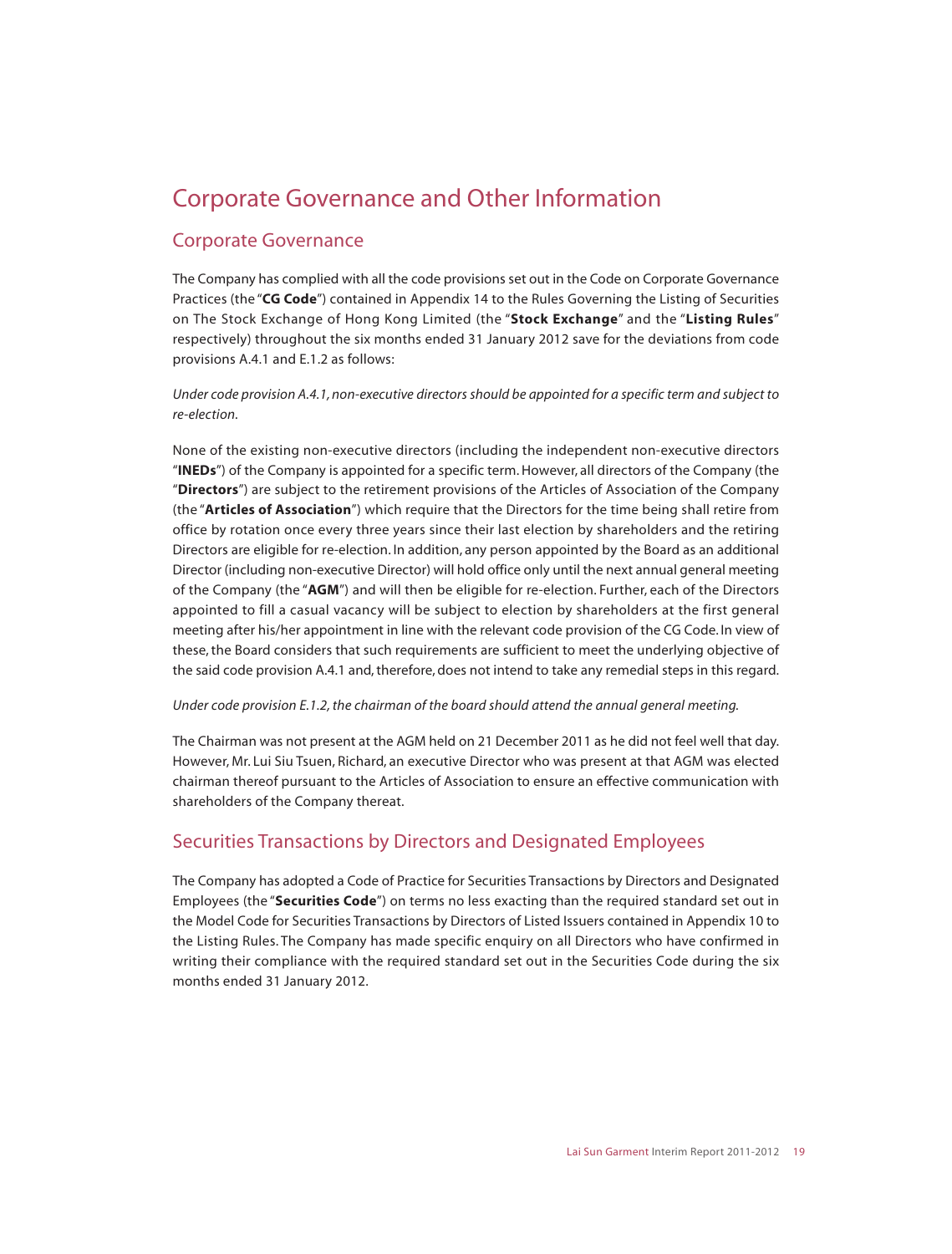### Directors' Interests

The Directors and the chief executive of the Company who held office on 31 January 2012 and their respective associates (as defined in the Listing Rules) were interested or were deemed to be interested in the following interests or short positions in the shares, underlying shares and debentures of the Company or any associated corporation (within the meaning of the Securities and Futures Ordinance, Chapter 571 of the Laws of Hong Kong (the "**SFO**")) on that date (a) as required to be notified to the Company and the Stock Exchange pursuant to Divisions 7 and 8 of Part XV of the SFO (including interests and short positions, if any, which they were taken or deemed to have under such provisions of the SFO); or (b) as recorded in the register required to be kept by the Company pursuant to Section 352 of the SFO (the "**Register**"); or (c) as otherwise notified to the Company and the Stock Exchange pursuant to the Securities Code or (d) as otherwise known by the Directors:

#### (a) The Company

| Name of<br><b>Director</b> | <b>Capacity</b>                                         | Personal<br><b>Interests</b> | <b>Family</b><br><b>Interests</b> | Corporate<br><b>Interests</b> | <b>Other</b><br><b>Interests</b> | Total<br><b>Interests</b> | Approximate<br>% of Total<br>Interests to<br><b>Total Issued</b><br><b>Shares</b> |
|----------------------------|---------------------------------------------------------|------------------------------|-----------------------------------|-------------------------------|----------------------------------|---------------------------|-----------------------------------------------------------------------------------|
| Lam Kin Ngok, Peter        | Beneficial Owner/<br>Owner of Controlled<br>Corporation | 130,544,319                  | Nil                               | 484,991,750<br>(Note)         | Nil                              | 615,536,069               | 38.06%                                                                            |
| Lam Kin Ming               | <b>Beneficial Owner</b>                                 | 5,008,263                    | Nil                               | Nil                           | Nil                              | 5,008,263                 | 0.31%                                                                             |
| U Po Chu                   | Beneficial Owner/<br>Owner of Controlled<br>Corporation | 4,127,625                    | Nil                               | 484,991,750<br>(Note)         | Nil                              | 489,119,375               | 30.24%                                                                            |
| Lam Hau Yin, Lester        | <b>Beneficial Owner</b>                                 | 60,623,968                   | Nil                               | Nil                           | Nil                              | 60,623,968                | 3.75%                                                                             |

#### **Long positions in the ordinary shares of HK\$0.01 each (the "Shares")**

#### *Note:*

*Both Dr. Lam Kin Ngok, Peter and Madam U Po Chu were deemed to be interested in 484,991,750 Shares (representing approximately 29.99% of the Company's issued share capital) by virtue of their respective 50% interests in the issued share capital of Wisdoman Limited which directly owned 484,991,750 Shares in the Company.*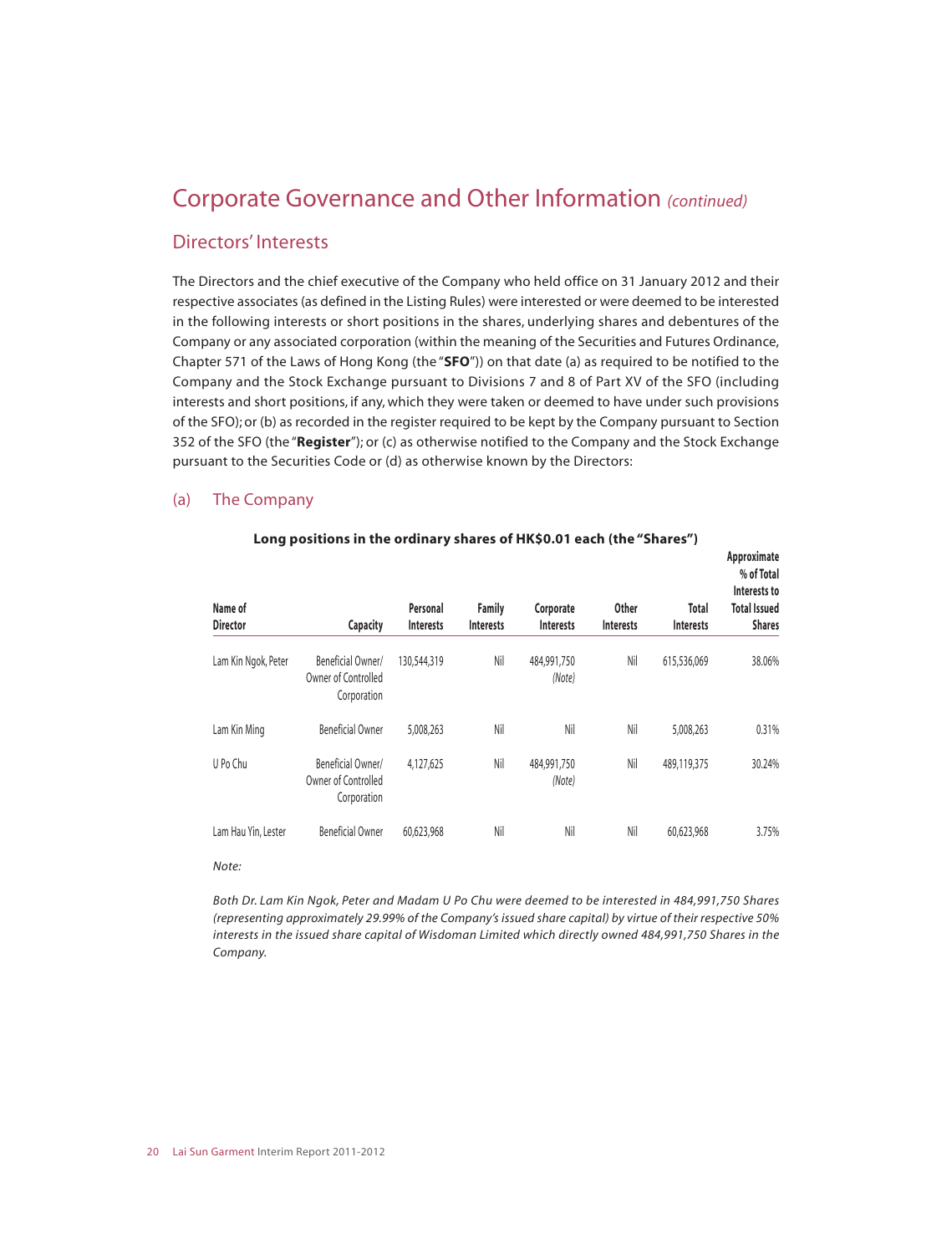### Directors' Interests*(continued)*

#### (b) Associated Corporations

(i) Lai Sun Development Company Limited ("**LSD**") — an associate of the Company

| Name of<br><b>Director</b> | <b>Capacity</b>                                            | Personal<br>Interests | <b>Family</b><br><b>Interests</b> | Corporate<br><b>Interests</b> | <b>Other</b><br><b>Interests</b> | Total<br><b>Interests</b> | Approximate<br>% of Total<br>Interests to<br><b>Total Issued</b><br><b>Shares</b> |
|----------------------------|------------------------------------------------------------|-----------------------|-----------------------------------|-------------------------------|----------------------------------|---------------------------|-----------------------------------------------------------------------------------|
| Lam Kin Ngok, Peter        | Beneficial<br>Owner/Owner<br>of Controlled<br>Corporations | 14,307,745            | Nil                               | 9,623,231,353<br>(Note)       | Nil                              | 9,637,539,098             | 48.04%                                                                            |
| U Po Chu                   | Beneficial<br>Owner                                        | 897,316               | Nil                               | Nil                           | Nil                              | 897,316                   | $0.004\%$                                                                         |

#### **Long positions in the ordinary shares of HK\$0.01 each**

#### *Note:*

*The Company and two of its wholly-owned subsidiaries, namely Joy Mind Limited and Zimba International Limited, beneficially owned in aggregate 9,623,231,353 shares in LSD, representing approximately 47.97% of the issued share capital of LSD. As such, Dr. Lam Kin Ngok, Peter was deemed to be interested in the same 9,623,231,353 shares in LSD (representing approximately 47.97% of LSD's issued share capital) by virtue of, in aggregate, his approximate 38.06% personal and deemed interests in the issued share capital of the Company.*

#### (ii) eSun Holdings Limited ("**eSun**") — an associate of LSD

#### **Long positions in the ordinary shares of HK\$0.50 each**

| Name of<br><b>Director</b> | <b>Capacity</b>                                             | Personal<br>Interests | <b>Family</b><br>Interests | Corporate<br>Interests | <b>Other</b><br>Interests | Total<br><b>Interests</b> | Approximate<br>% of Total<br>Interests to<br><b>Total Issued</b><br><b>Shares</b> |
|----------------------------|-------------------------------------------------------------|-----------------------|----------------------------|------------------------|---------------------------|---------------------------|-----------------------------------------------------------------------------------|
| Lam Kin Ngok, Peter        | Beneificial<br>Owner/Owner<br>of Controlled<br>Corporations | 2,794,443             | Nil                        | 471,604,186<br>(Note)  | Nil                       | 474,398,629               | 38.16%                                                                            |
| Lam Hau Yin, Lester        | <b>Beneficial</b><br>Owner                                  | 2,794,443             | Nil                        | Nil                    | Nil                       | 2,794,443                 | 0.23%                                                                             |

*Note:*

*The Company was interested in 9,623,231,353 shares in LSD, representing approximately 47.97% of the issued share capital of LSD. Transtrend Holdings Limited, a wholly-owned subsidiary of LSD, was interested in 471,604,186 shares in eSun, representing approximately 37.93% of the issued share capital of eSun. As such, Dr. Lam Kin Ngok, Peter was deemed to be interested in the same 471,604,186 shares in eSun (representing approximately 37.93% of eSun's issued share capital) by virtue of, in aggregate, his approximately 38.06% and 48.04% personal and deemed interests in the issued share capital of the Company and LSD respectively.*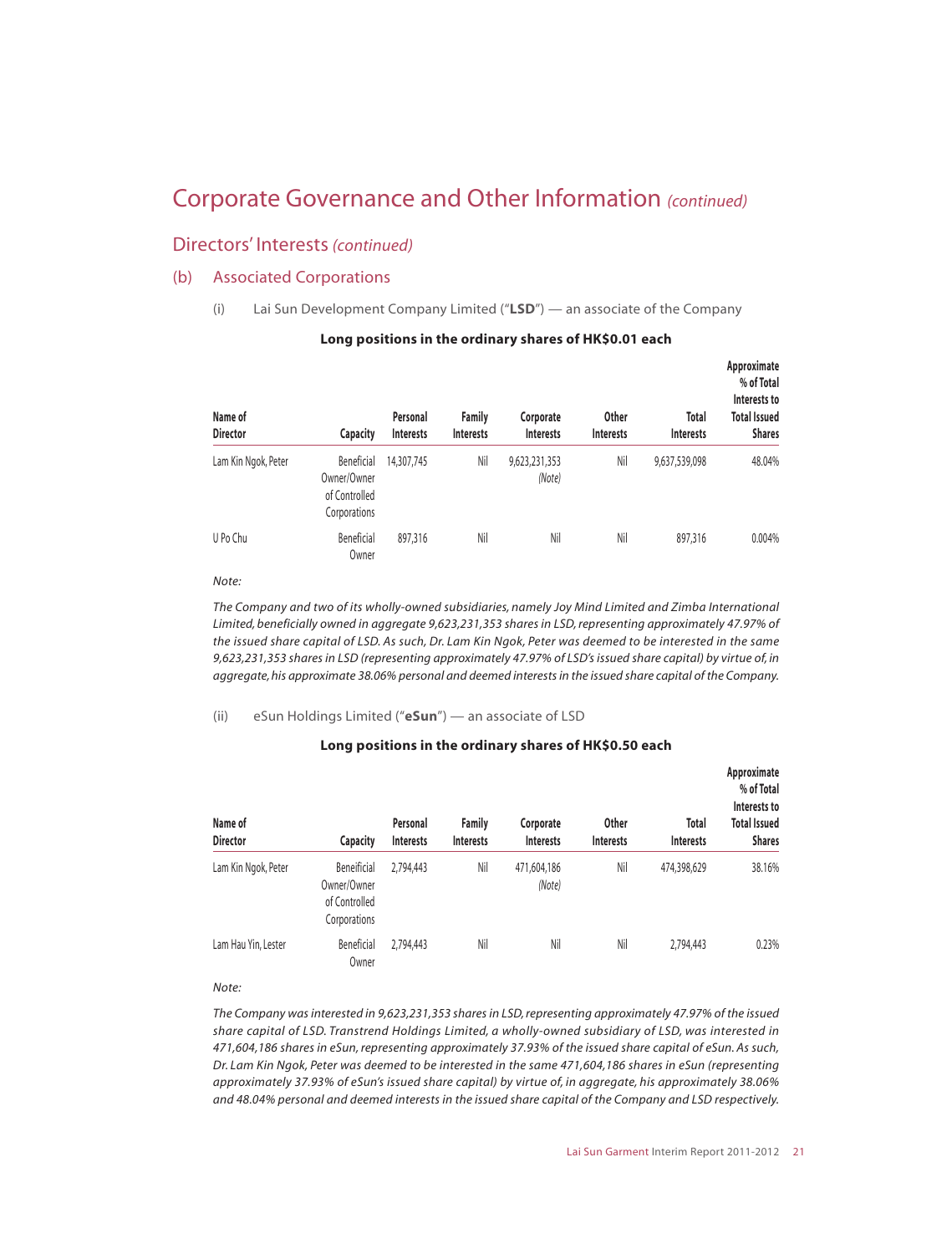#### Directors' Interests*(continued)*

#### (b) Associated Corporations *(continued)*

(iii) Lai Fung Holdings Limited ("**Lai Fung**") — an associate of eSun

|                     |                                        |          |                                                       |                         |                  |                           | Approximate<br>% of Total<br>Interests to |
|---------------------|----------------------------------------|----------|-------------------------------------------------------|-------------------------|------------------|---------------------------|-------------------------------------------|
| Name of             |                                        | Personal | <b>Family</b><br><b>Interests</b><br><b>Interests</b> | Corporate               | <b>Other</b>     | Total<br><b>Interests</b> | <b>Total Issued</b><br><b>Shares</b>      |
| <b>Director</b>     | <b>Capacity</b>                        |          |                                                       | <b>Interests</b>        | <b>Interests</b> |                           |                                           |
| Lam Kin Ngok, Peter | Owner of<br>Controlled<br>Corporations | Nil      | Nil                                                   | 3,265,688,037<br>(Note) | Nil              | 3,265,688,037             | 40.58%                                    |

#### **Long positions in the ordinary shares of HK\$0.10 each**

#### *Note:*

*These interests in Lai Fung were the shares beneficially owned by Merit Worth Limited (1,869,206,362 shares) and Silver Glory Securities Limited (1,396,481,675 shares), the latter two companies being wholly-owned subsidiaries of eSun, representing approximately 40.58% of the issued share capital of Lai Fung. eSun is owned as to approximately 37.93% by LSD which is in turn owned as to approximately 47.97% by the Company. As such, Dr. Lam Kin Ngok, Peter was deemed to be interested in the same 3,265,688,037 shares in Lai Fung (representing approximately 40.58% of Lai Fung's issued share capital) by virtue of, in aggregate, his approximate 38.16% personal and deemed interests in eSun.*

#### **Long positions in the 9.125% Senior Notes due 2014 (the "Senior Notes")**

| <b>Name of Director</b> | <b>Capacity</b>                     | Nature of<br><b>Interests</b> | <b>Principal Amount</b> |
|-------------------------|-------------------------------------|-------------------------------|-------------------------|
| Lam Kin Ngok, Peter     | Owner of Controlled<br>Corporations | Corporate                     | US\$1,025,000<br>(Note) |

*Note:*

*The principal amount of US\$1,025,000 in the Senior Notes issued by Lai Fung was beneficially owned by Accuremark Limited, a wholly-owned subsidiary of eSun. Lai Fung is owned as to approximately 40.58% by eSun which is in turn owned as to approximately 37.93% by LSD which is in turn owned as to approximately 47.97% by the Company. As such, Dr. Lam Kin Ngok, Peter was deemed to be interested in the same principal amount of US\$1,025,000 in the Senior Notes by virtue of, in aggregate, his approximate 38.16% personal and deemed interests in eSun.*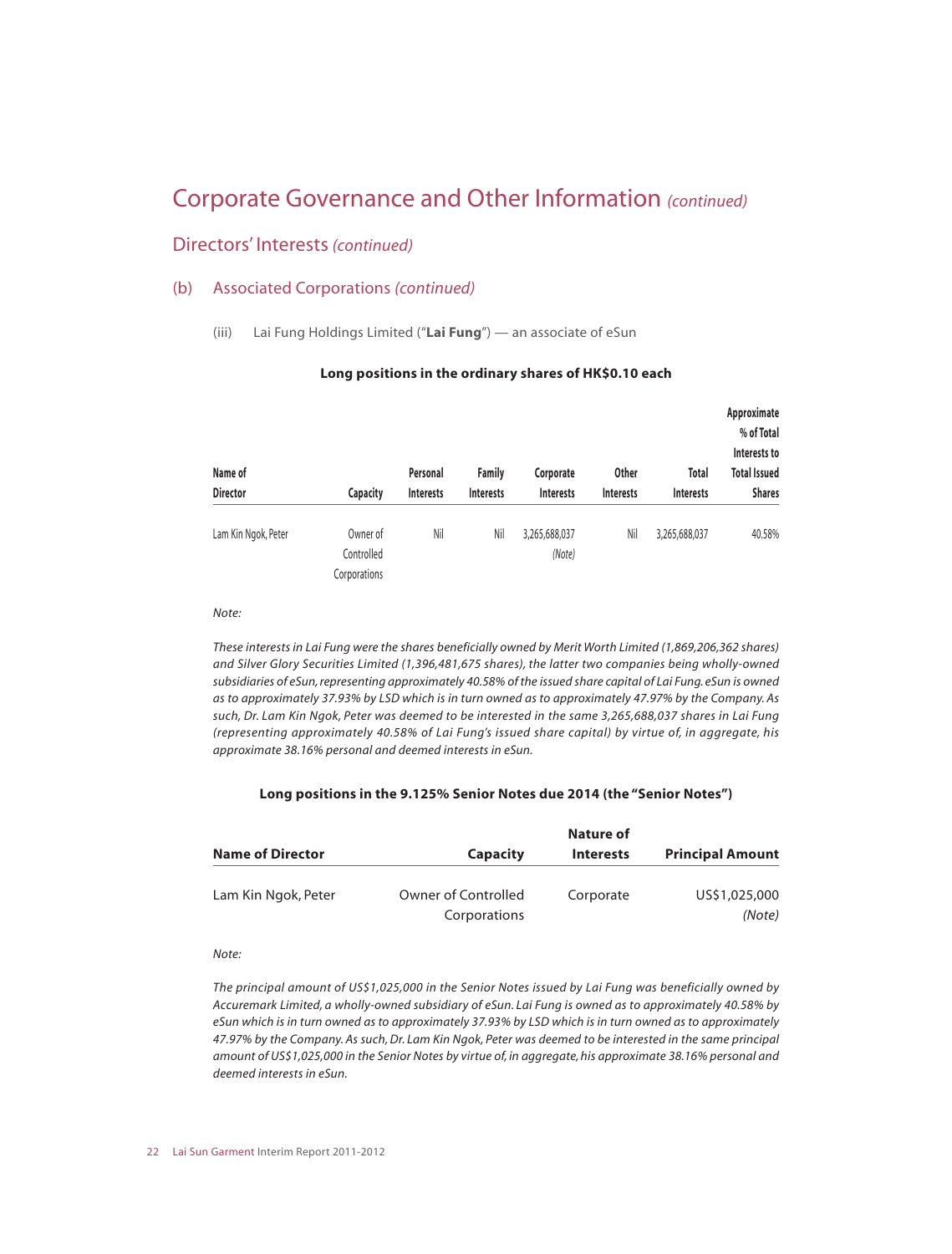#### Directors' Interests*(continued)*

#### (b) Associated Corporations *(continued)*

(iv) Media Asia Group Holdings Limited ("**MAGH**") — a subsidiary of eSun

|                     |                 | <b>Number</b><br>of Ordinary |                    | <b>Deemed</b><br>Interest | <b>Total Number of</b><br><b>Issued Shares,</b><br><b>Underlying</b><br><b>Shares and</b><br><b>Deemed Interest</b> | Approximate<br>% of Total |
|---------------------|-----------------|------------------------------|--------------------|---------------------------|---------------------------------------------------------------------------------------------------------------------|---------------------------|
|                     |                 |                              |                    |                           |                                                                                                                     |                           |
|                     |                 | <b>Shares</b>                | Number of          | <b>Pursuant to</b>        | <b>Pursuant to</b>                                                                                                  | Interests to              |
| Name of             |                 | of HK\$0.01                  | <b>Underlying</b>  | <b>Section 317</b>        | Section 317                                                                                                         | <b>Total Issued</b>       |
| <b>Director</b>     | <b>Capacity</b> | Each Held                    | <b>Shares Held</b> | of the SFO                | of the SFO                                                                                                          | <b>Shares</b>             |
| Lam Kin Ngok, Peter | Owner of        | 6,712,925,500                | 14,132,500,000     | 11,382,823,103            | 32,228,248,603                                                                                                      | 245.26%                   |
|                     | controlled      | (Note 1)                     | (Note 2)           | (Note 3)                  |                                                                                                                     |                           |
|                     | corporations    |                              |                    |                           |                                                                                                                     |                           |

#### **Long positions in the shares and underlying shares**

*Notes:*

- *(1) These shares were beneficially owned by Perfect Sky Holdings Limited ("Perfect Sky"), a wholly-owned subsidiary of eSun, representing approximately 51.09% of the issued share capital of MAGH. eSun is owned as to approximately 37.93% by LSD which is in turn owned as to approximately 47.97% by the Company. As the Company is approximately 8.07% owned by Dr. Lam Kin Ngok, Peter and approximately 29.99% owned by Wisdoman Limited which is in turn 50% beneficially owned by Dr. Lam Kin Ngok, Peter, he was deemed to be interested in the said 6,712,925,500 shares in MAGH.*
- *(2) By virtue of his interests through the controlled corporations described in Note (1) above, Dr. Lam Kin Ngok, Peter was also deemed to be interested in the 8,632,500,000 underlying shares comprised in the first completion convertible notes issued to Perfect Sky by MAGH on 9 June 2011 (the "First Completion Date") and the 5,500,000,000 underlying shares comprised in the second completion convertible notes to be issued to Perfect Sky by MAGH on the first anniversary of the First Completion Date.*
- *(3) These shares (issued and underlying) are held by the concert parties of Perfect Sky. Dr. Lam Kin Ngok, Peter was deemed to be interested in these shares by virtue of the fact that Perfect Sky was deemed to have an interest in these shares pursuant to Section 317 of the SFO.*

Save as disclosed above, as at 31 January 2012, none of the Directors and the chief executive of the Company and their respective associates were interested or were deemed to be interested in the long and short positions in the shares, underlying shares and/or debentures of the Company or any of its associated corporations, which were required to be notified to the Company and the Stock Exchange under the SFO, as recorded in the Register as aforesaid or as otherwise notified under the Securities Code or otherwise known by the Directors.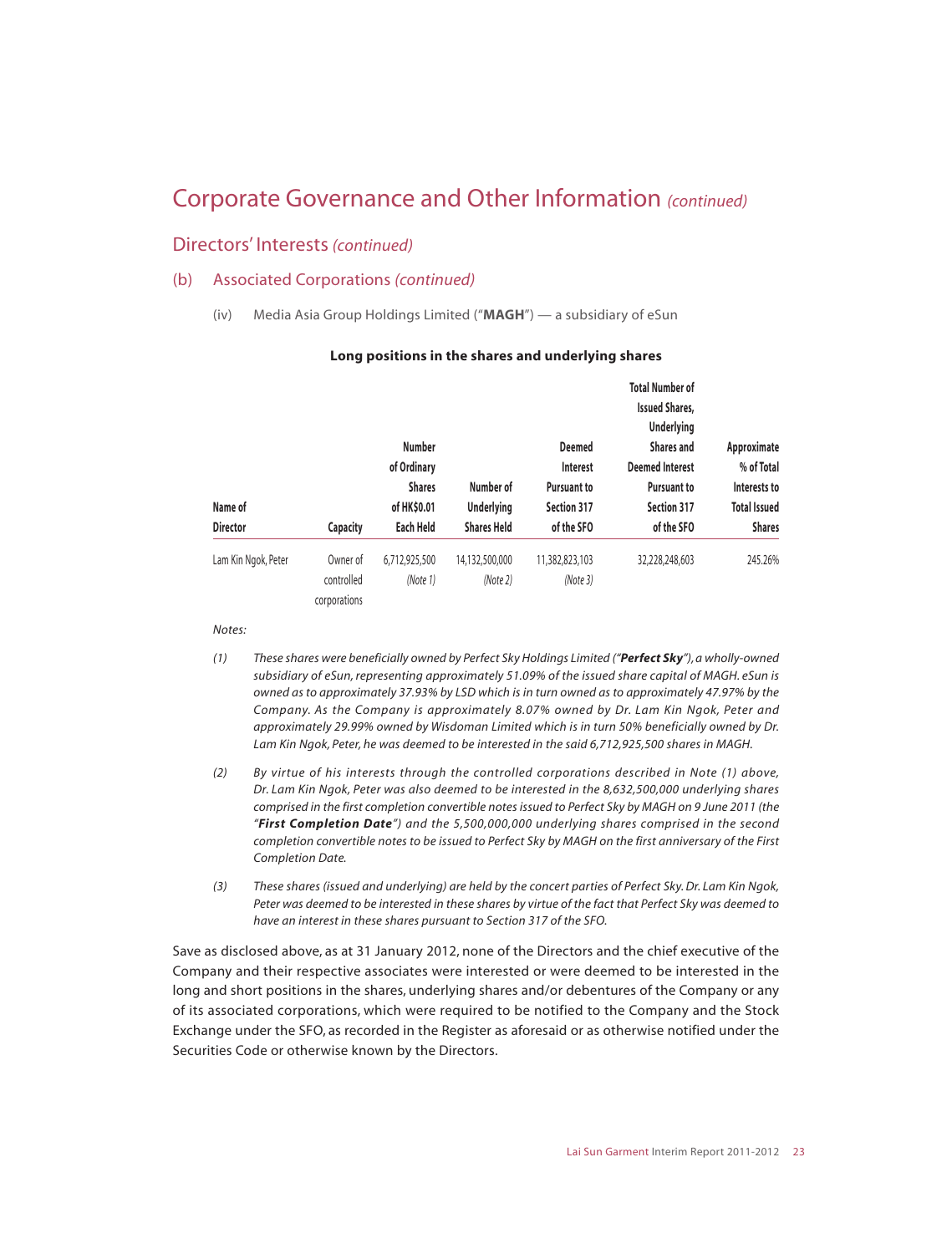### Interests of Substantial Shareholders and Other Persons

As at 31 January 2012, so far as it is known by or otherwise notified to any Director or the chief executive of the Company, the particulars of the corporations or persons (other than a Director or the chief executive of the Company) who had 5% or more interests in the following long positions in the Shares and underlying Shares of the Company as recorded in the register required to be kept under Section 336 of the SFO or were entitled to exercise, or control the exercise of, 10% or more of the voting power at any general meeting of the Company (the "**Voting Entitlements**")(i.e. within the meaning of substantial shareholders of the Listing Rules) were as follows:

| <b>Name</b>                                                                                     | <b>Capacity</b>                            | Nature of<br><b>Interests</b> | <b>Number of</b><br><b>Shares</b> | <b>Approximate %</b><br>of Shares<br>in Issue |
|-------------------------------------------------------------------------------------------------|--------------------------------------------|-------------------------------|-----------------------------------|-----------------------------------------------|
| <b>Substantial Shareholders</b>                                                                 |                                            |                               |                                   |                                               |
| Lam Kin Ngok, Peter<br>(Note 1)                                                                 | <b>Beneficial Owner</b>                    | Personal and<br>corporate     | 615,536,069<br>(Note 2)           | 38.06%                                        |
| U Po Chu<br>(Note 1)                                                                            | <b>Beneficial Owner</b>                    | Personal and<br>corporate     | 489,119,375<br>(Note 2)           | 30.24%                                        |
| Wisdoman Limited                                                                                | <b>Beneficial Owner</b>                    | Corporate                     | 484,991,750<br>(Notes 1 & 2)      | 29.99%                                        |
| <b>Third Avenue</b><br>Management LLC                                                           | <b>Investment Manager</b>                  | Corporate                     | 172,026,000<br>(Note3)            | 10.64%                                        |
| <b>Other Persons</b>                                                                            |                                            |                               |                                   |                                               |
| <b>Third Avenue</b><br>Management LLC,<br>on behalf of the<br><b>Third Avenue Value</b><br>Fund | <b>Beneficial Owner</b>                    | Corporate                     | 160,000,000<br>(Note3)            | 9.89%                                         |
| Yu Cheuk Yi                                                                                     | <b>Beneficial Owner</b>                    | Personal                      | 121,693,000<br>(Note4)            | 7.52%                                         |
| Yu Siu Yuk                                                                                      | <b>Beneficial Owner</b>                    | Personal                      | 121,693,000<br>(Note4)            | 7.52%                                         |
| Hsu Feng                                                                                        | <b>Owner of Controlled</b><br>Corporations | Corporate                     | 80,992,000<br>(Note 5)            | 5.00%                                         |
| <b>Albert Tong</b>                                                                              | <b>Owner of Controlled</b><br>Corporations | Corporate                     | 80,992,000<br>(Note 6)            | 5.00%                                         |
| Tong Chi Kar, Charles                                                                           | <b>Owner of Controlled</b><br>Corporations | Corporate                     | 80,992,000<br>(Note 7)            | 5.00%                                         |
| <b>Tomson Group Limited</b>                                                                     | <b>Owner of Controlled</b><br>Corporations | Corporate                     | 80,992,000<br>(Note 8)            | 5.00%                                         |

#### **Long positions in the Shares of the Company**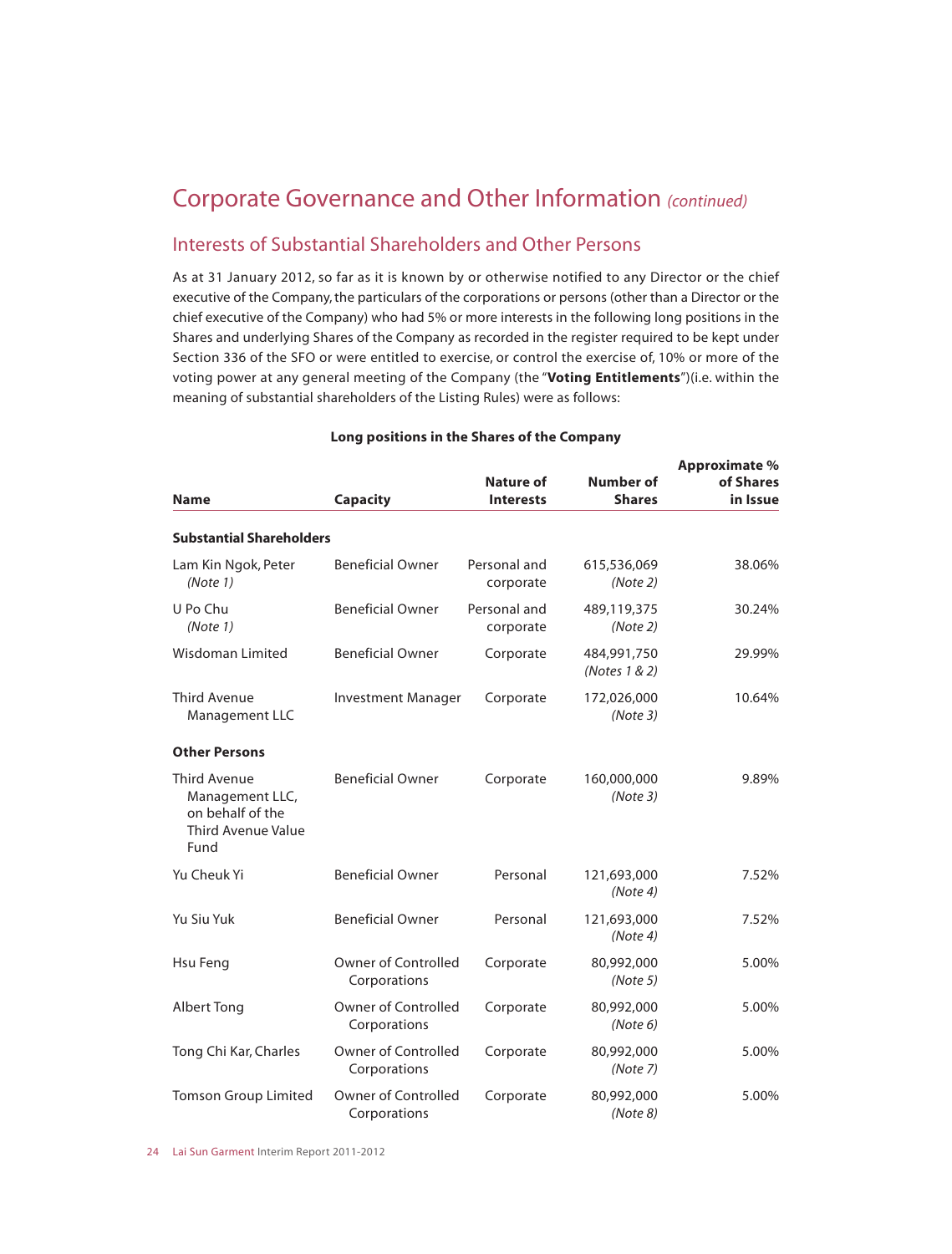### Interests of Substantial Shareholders and Other Persons*(continued)*

*Notes:*

- *(1) Dr. Lam Kin Ngok, Peter and Madam U Po Chu, Directors, are also directors of Wisdoman Limited.*
- *(2) Both Dr. Lam Kin Ngok, Peter and Madam U Po Chu were deemed to be interested in 484,991,750 Shares of the Company owned by Wisdoman Limited by virtue of their respective 50% interests in the issued share capital of Wisdoman Limited.*
- *(3) Third Avenue Management LLC held 172,026,000 Shares of the Company, of which Third Avenue Management LLC, on behalf of the Third Avenue Value Fund, held 160,000,000 Shares of the Company.*
- *(4) Mr. Yu Cheuk Yi and Ms. Yu Siu Yuk were both taken to be interested in the same 121,693,000 Shares of the Company, which were held jointly by them.*
- *(5) Ms. Hsu Feng was taken to be interested in 80,992,000 Shares of the Company due to her beneficial shareholding interests in Tomson Group Limited.*
- *(6) Mr. Albert Tong was taken to be interested in 80,992,000 Shares of the Company due to his beneficial shareholding interests in Tomson Group Limited.*
- *(7) Mr. Tong Chi Kar, Charles was taken to be interested in 80,992,000 Shares of the Company due to his beneficial shareholding interests in Tomson Group Limited.*
- *(8) These interests in the Company represented the Shares beneficially owned by Humphreys Estate (Strawberry Houses) Limited which is in turn wholly owned by Tomson Financial Investment Limited ("Tomson Financial") while Tomson Financial is wholly owned by Tomson Investment Limited which is in turn wholly owned by Tomson Group Limited.*

Save as disclosed above, the Directors are not aware of any other corporation or person (other than a Director or the chief executive of the Company) who, as at 31 January 2012, had the Voting Entitlements or 5% or more interests or short positions in the Shares or underlying Shares of the Company as recorded in the register required to be kept under Section 336 of the SFO.

### Share Option Scheme

The Company operates a share option scheme (the "**Share Option Scheme**") for the purpose of providing incentives or rewards to eligible participants for their contribution or would-be contribution to the Group, and/or to enable the Group to recruit and retain high-calibre employees and attract personnel that are valuable to the Group. Eligible participants of the Share Option Scheme include the directors (including executive and non-executive Directors), employees, agents or consultants of the Group, and employees of the shareholder of any member of the Group or holders of securities issued by any member of the Group. The Share Option Scheme was adopted by the Company on 22 December 2006 (the "**Adoption Date**") and became effective on 29 December 2006 and unless otherwise terminated or amended, it will remain in force for a period of 10 years from the latter date.

Since the Adoption Date, no share options have been granted under the Share Option Scheme and, therefore, no share options were exercised and cancelled and lapsed during the six months ended 31 January 2012.